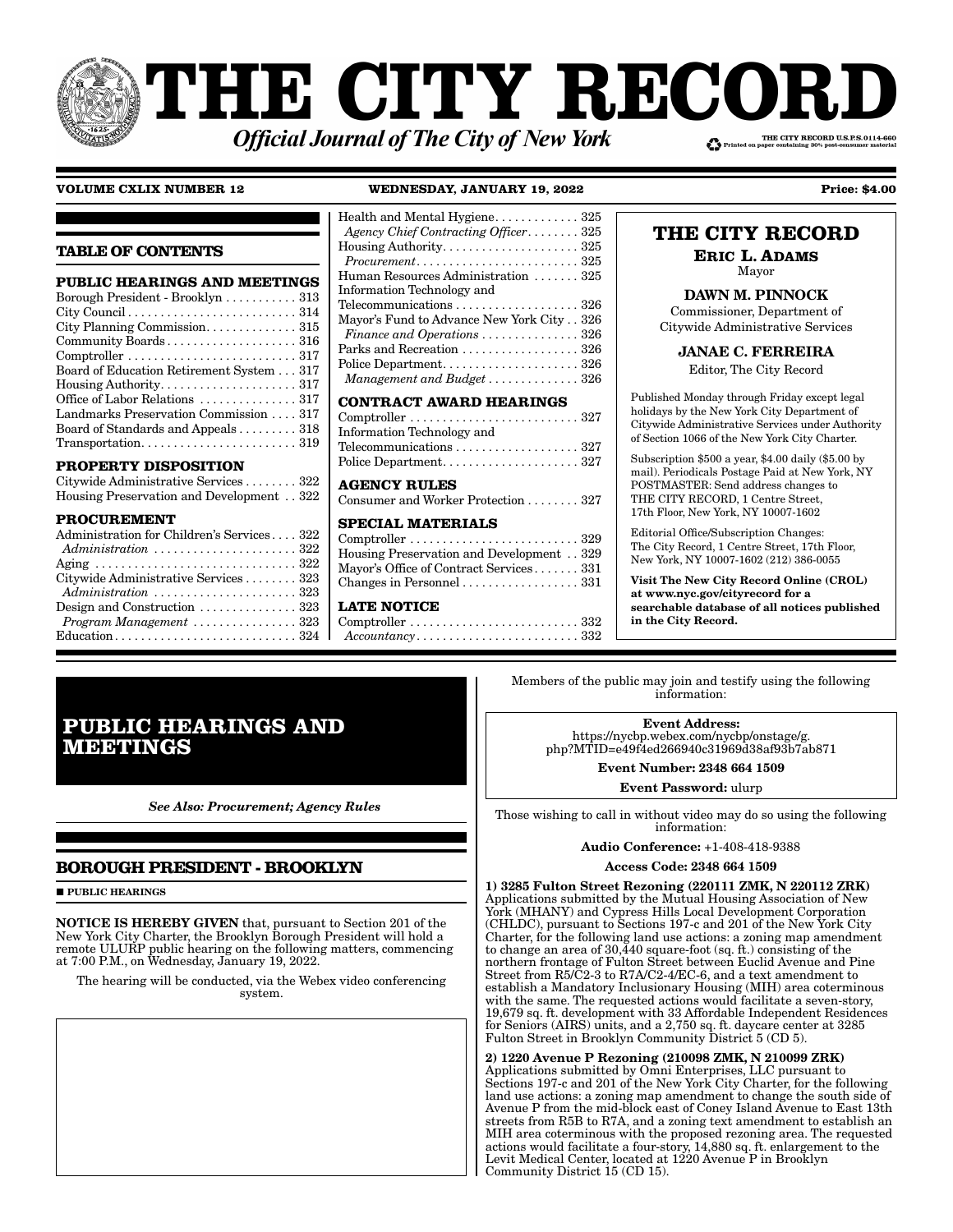Applications submitted by Sbeny Holdings LLC, pursuant to Sections 197-c and 201 of the New York City Charter, for the following land use actions: a zoning map amendment to change an area that is roughly between Williamsburg Street East, Keap Street, and Hooper Street, from R6 and R6/C1-3 to R7X/C2-4, and a zoning text amendment to establish an MIH area coterminous with the same. The requested actions would facilitate an eight-story 52,925 sq. ft. mixed development with 52 apartments and 7,786 sq. ft. of ground-floor commercial space at 103 Lee Avenue in Brooklyn Community District 1 (CD 1). Approximately 16 units would be affordable to households earning on average, 80 percent of Area Median Income (AMI) pursuant to MIH Option 2.

4) 840 Lorimer Street Rezoning (210299 ZMK, N 210300 ZRK) Applications submitted by Zucker Enterprises LLC, pursuant to Sections 197-c and 201 of the New York City Charter, for the following land use actions: a zoning map amendment to change the entire north blockfront of Driggs Avenue between Lorimer Street and Manhattan Avenues from M1-2/R6 (MX-8) and R6/C2-4 to a C4-5D district, and a zoning text amendment to establish an MIH area coterminous with the same. The requested actions would facilitate a 10-story 83,748 sq. ft. mixed development with 74 apartments and 25,049 sq. ft. of commercial space spread over three floors. Approximately 19 units would be affordable to households earning on average, 60 percent AMI, pursuant to MIH option 1. The development would also provide 28 off-street accessory parking spaces in the cellar.

Please note that this remote hearing will be recorded for public transparency.

*Note: For further information on accessibility or to make a request for accommodations, such as sign language interpretation services, please contact Inna Guzenfeld at inna.guzenfeld@brooklynbp.nyc.gov, at least five (5) business days in advance to ensure availability.*

Accessibility questions: Inna Guzenfeld (718) 802-3754, inna.guzenfeld@brooklynbp.nyc.gov, by: Wednesday, January 12, 2022, 5:00 P.M.

# $3 \,$   $\frac{1}{2}$

j11-19

# **CITY COUNCIL**

**PUBLIC HEARINGS** 

NOTICE IS HEREBY GIVEN THAT the Council has scheduled the following public hearing on the matter indicated below:

The Subcommittee on Zoning and Franchises, will hold a public hearing, accessible both in person and remotely, on the following matters, in the Chambers, City Hall, New York, NY 10007, commencing at 10:00 A.M., on January 21, 2022. The hearing will be live-streamed on the Council's website, at https://council.nyc.gov/live/. Please visit, https://council.nyc.gov/ land-use/, in advance, for information about how to testify and how to submit written testimony.

#### 415 MADISON AVENUE

MANHATTAN CB – 5 C 210453 ZSM

Application submitted by 415 Madison Avenue LLC, pursuant to Sections 197-c and 201 of the New York City Charter, for the grant of a special permit, pursuant to Section 81-645 of the Zoning Resolution, to allow an increase in the amount of floor area ratio permitted on a qualifying site where an above-grade public concourse, in the form of an open publicly accessible space is provided, in connection with a proposed commercial building, on property located at, 415 Madison Avenue (Block 1284, Lot 21), in a C5-3 District, within the Special Midtown District (Southern Subarea).

Plans for this proposal are on file with the City Planning Commission and may be seen, at 120 Broadway, 31st Floor, New York, NY 10271- 0001.

#### 415 MADISON AVENUE MANHATTAN CB – 5 C 210454 ZSM

Application submitted by 415 Madison Avenue LLC, pursuant to Sections 197-c and 201 of the New York City Charter for, in conjunction with the related special permit, pursuant to Section 81-645, the grant of a special permit, pursuant to Section 81-685 of the Zoning Resolution, to modify:

- 1. the height and setback requirements of Section 81-27 (Alternate Height and Setback Regulations – Daylight Evaluation), as modified by Section 81-66 (Special Height and Setback Requirements);
- 2. the mandatory district plan elements of Section 81-42 (Retail Continuity Along Designated Streets); and

3. the mandatory street wall requirements of Sections 81-43 (Street Wall Continuity Along Designated Streets) and 81-671 (Special Street Wall Requirements);

in connection with a proposed commercial building, on property located at, 415 Madison Avenue (Block 1284, Lot 21), in a C5-3 District, within the Special Midtown District (Southern Subarea).

Plans for this proposal are on file with the City Planning Commission and may be seen at, 120 Broadway, 31st Floor, New York, NY 10271- 0001.

#### 749 VAN SINDEREN AVENUE REZONING BROOKLYN CB-5

Application submitted by ENY Community Residences LLC, pursuant to Sections 197-c and 201 of the New York City Charter, for an amendment of the Zoning Map, Section No. 17d, by changing from an M1-1 District to a C4-4L District property, bounded by a line 430 feet northerly of Linden Boulevard, a line midway between Van Sinderen Avenue and Snediker Avenue, a line 90 feet northerly of Linden Boulevard, and Van Sinderen Avenue, as shown on a diagram (for illustrative purposes only), dated July 12, 2021, and subject to the conditions of CEQR Declaration E-632.

#### 749 VAN SINDEREN AVENUE REZONING BROOKLYN CB-5

Application submitted by ENY Community Residences LLC, pursuant to Section 201 of the New York City Charter, for an amendment of the Zoning Resolution of the City of New York, modifying APPENDIX F, for the purpose of establishing a Mandatory Inclusionary Housing area.

Matter underlined is new, to be added; Matter struck out is to be deleted;

Matter within # # is defined in Section 12-10;

indicates where unchanged text appears in the Zoning Resolution. \* \* \*

\* \* \*

\* \* \*

\* \* \*

# APPENDIX F

Inclusionary Housing Designated Areas and Mandatory Inclusionary Housing Areas

BROOKLYN

Brooklyn Community District 5

Map 4 – [date of adoption]



Area # - [date of adoption] - MIH Program Option 1 and Option 2

#### Portion of Community District 5, Brooklyn

For questions about accessibility and requests for additional accommodations, please contact swerts@council.nyc.gov, or nbenjamin@council.nyc.gov, or (212) 788-6936, at least three (3) business days before the hearing.

Accessibility questions: Kaitlin Greer, kgreer@council.nyc.gov, by: Friday, January 14, 2022, 3:00 P.M.

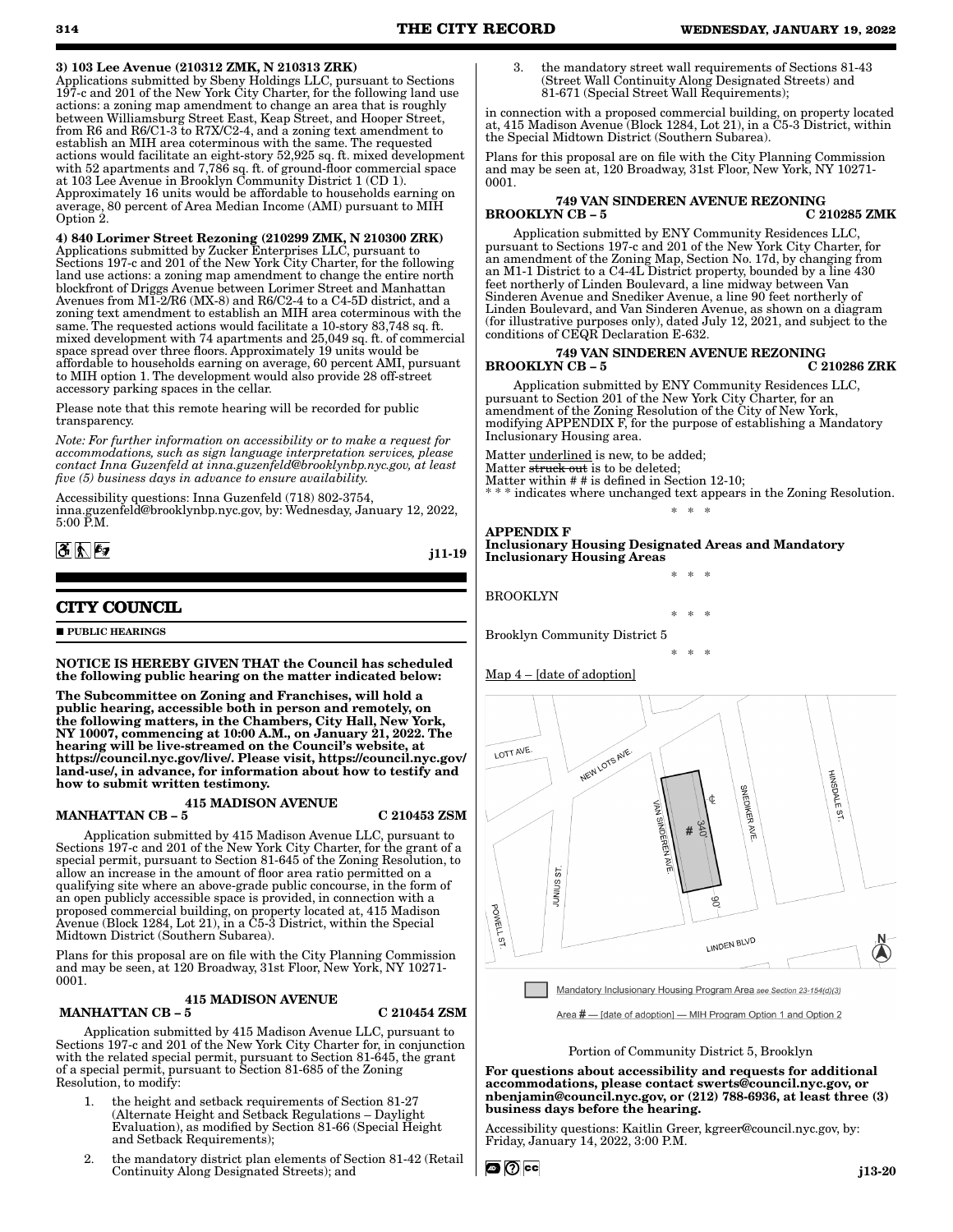#### **CITY PLANNING COMMISSION**

#### **PUBLIC HEARINGS**

In support of the City's continued efforts to contain the spread of COVID-19, the City Planning Commission will hold a public hearing accessible both in person and remotely.

The public hearing will be held, on Wednesday, January 19, 2022, starting, at 10:00 A.M. Eastern Daylight Time. The public hearing will be held in person in the NYC City Planning Commission Hearing Room, Lower Concourse, 120 Broadway, New York, NY. Masks are required to be worn to enter the building and during the hearing.

The meeting will be live streamed through Department of City Planning's (DCP's) website and accessible from the following webpage, which contains specific instructions on how to observe and participate remotely via the teleconferencing application Zoom, as well as materials relating, to the meeting: https://www1.nyc.gov/site/ nycengage/events/city-planning-commission-public-meeting/327124/1.

Members of the public, attending remotely should observe the meeting through DCP's website. Verbal testimony can be provided remotely by joining the meeting using either Zoom or by calling the following number and entering the information listed below:

 877 853 5247 US Toll-free 888 788 0099 US Toll-free

253 215 8782 US Toll Number

213 338 8477 US Toll Number

 Meeting ID: 618 237 7396 [Press # to skip the Participation ID] Password: 1

Written comments will also be accepted until 11:59 P.M., one week before the date of vote. Please use the CPC Comments form that is accessible through the above webpage.

Please inform the Department of City Planning if you need a reasonable accommodation, such as a sign language interpreter, in order to participate in the meeting. The submission of testimony, verbal or written, in a language other than English, will be accepted, and real time interpretation services will be provided based on available resources. Requests for a reasonable accommodation or foreign language assistance during the meeting should be emailed to *[AccessibilityInfo@planning.nyc.gov]* or made by calling *[212-720-3508].*  Requests must be submitted, at least five business days before the meeting.

#### BOROUGH OF BROOKLYN

Nos. 1 & 2

*SUTTER AVENUE REZONING*

#### No. 1

#### $CD 5$  C 210031 ZMK

IN THE MATTER OF an application submitted by Almonte Lincoln LLC, pursuant to Sections 197-c and 201 of the New York City Charter for an amendment of the Zoning Map, Section Nos. 17c and18a:

- 1. changing from an R5 District to an R6A District property, bounded by a line 90 feet northerly of Sutter Avenue, Lincoln Avenue, Sutter Avenue, and Autumn Avenue; and
- 2. establishing within the proposed R6A District a C2-4 District, bounded by a line 90 feet northerly of Sutter Avenue, Lincoln Avenue, Sutter Avenue, and Autumn Avenue;

as shown on a diagram (for illustrative purposes only) dated October 4, 2021, and subject, to the conditions of CEQR Declaration E-633.

#### No. 2

#### CD 5 N 210032 ZRK

IN THE MATTER OF an application submitted by Almonte Lincoln LLC, pursuant to Section 201 of the New York City Charter, for an amendment of the Zoning Resolution of the City of New York, modifying APPENDIX F for the purpose of establishing a Mandatory Inclusionary Housing area.

Matter underlined is new, to be added;

Matter struck out is to be deleted;

Matter within # # is defined in Section 12-10;

\* \* \* indicates where unchanged text appears in the Zoning Resolution.

APPENDIX F

Inclusionary Housing Designated Areas and Mandatory Inclusionary Housing Areas

\* \* \*

\* \* \*

\* \* \*

\* \* \*

#### BROOKLYN

Brooklyn Community District 5

Map 4 – [date of adoption]



Mandatory Inclusionary Housing Area (see Section 23-154(d)(3))

Area # - [date of adoption] - MIH Program Option 1 and Option 2

Portion of Community District 5, Brooklyn

\* \* \*

#### BOROUGH OF MANHATTAN

#### No. 3

#### *WEST VILLAGE BID*

#### $CD 2$  N  $220217$  BDM

IN THE MATTER OF an application submitted by New York City Department of Small Business Services on behalf of the West Village Business Improvement District Steering Committee, pursuant to Section 25-405(a) of Chapter 4 of Title  $25$  of the Administrative Code of the City of New York, as amended, concerning the establishment of the West Village Business Improvement District.

#### Nos. 4 & 5

# *NEW PROVIDENCE REDEVELOPMENT -* 225 *EAST 45TH STREET*

#### No. 4

#### CD 6 C 220131 PSM

IN THE MATTER OF an application submitted by the Department of Housing Preservation and Development (HPD) and the Department of Homeless Services (DHS), pursuant to Section 197-c of the New York City Charter, modifying the restriction limiting the capacity of the shelter facility located, at 215-225 East 45th Street (Block 1319, Lots 8 and 11) for use as supportive and affordable housing.

#### No. 5

#### $CD 6$  C 220132 HAM

IN THE MATTER OF an application submitted by the Department of Housing Preservation and Development (HPD)

- 1) pursuant to Article 16 of the General Municipal Law of New York State for:
	- the designation of property, located, at 215-225 East 45th Street (Block 1319, Lots 8 and 11) as an Urban Development Action Area; and
	- 2. an Urban Development Action Area Project for such area; and
- 2) pursuant to Section 197-c of the New York City Charter for the disposition of such property to a developer to be selected by HPD;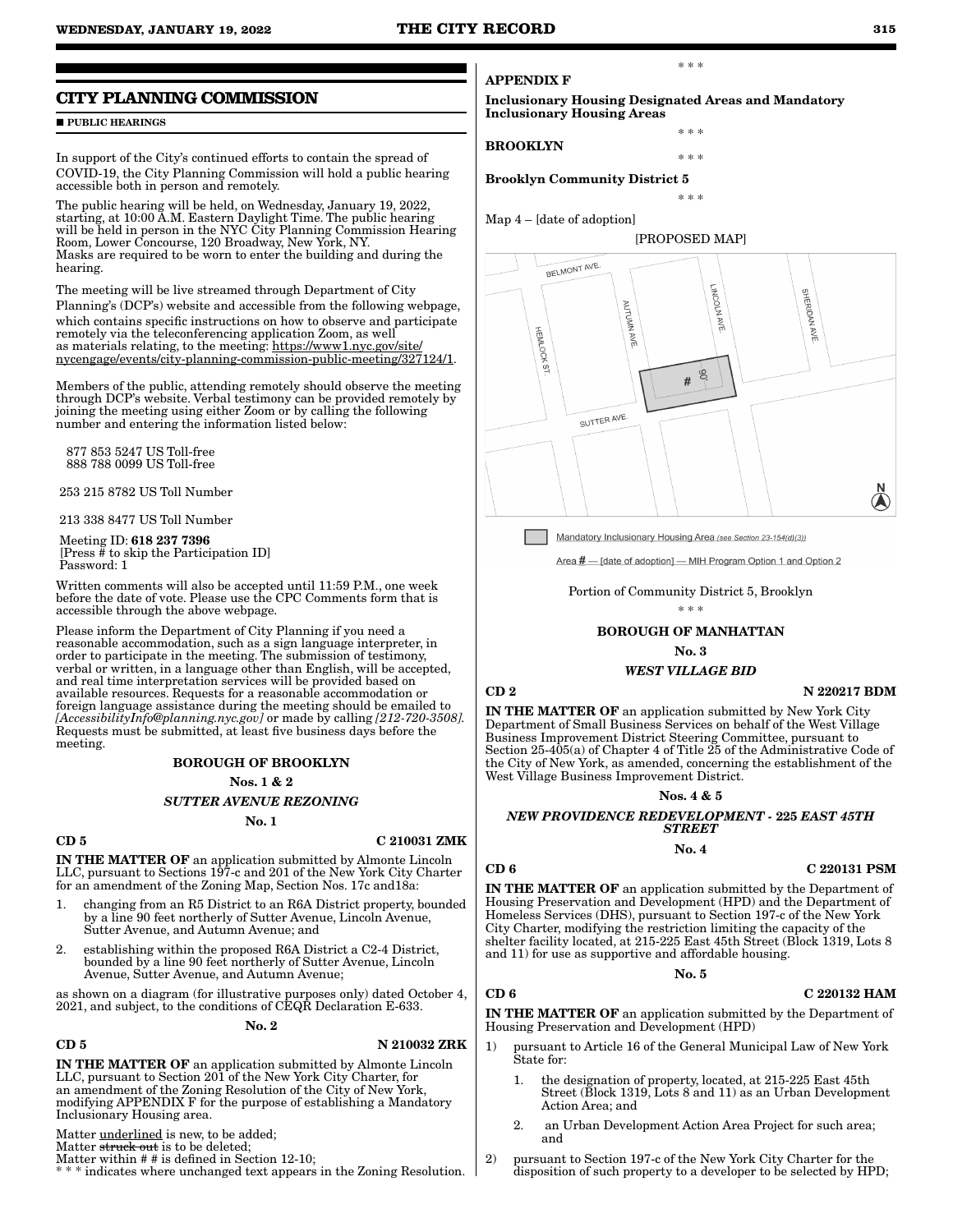to facilitate a development containing approximately 171 shelter beds and 130 supportive and affordable housing units.

# BOROUGH OF QUEENS

### No. 6

### *SUTPHIN BOULEVARD BID EXPANSION*

#### $\overline{N}$  220224 BDQ

IN THE MATTER OF an application submitted by New York City Department of Small Business Services, pursuant to Section 25-405(a) of Chapter 4 of Title 25 of the Administrative Code of the City of New York, as amended, concerning amending of the Sutphin Boulevard Business Improvement District.

#### Nos. 7 & 8

#### *98-81 QUEENS BOULEVARD REZONING*

No. 7

#### $CD 6$  C 210161 ZMQ

IN THE MATTER OF an application submitted by Trylon LLC, pursuant to Sections 197-c and 201 of the New York City Charter for an amendment of the Zoning Map, Section No. 14a:

- 1. eliminating from within an existing R7-1 District a C1-2 District, bounded by 66th Avenue, 99th Street, 66th Road and Queens Boulevard;
- 2. changing from an R7-1 District to an R8X District property, bounded by 66th Avenue, 99th Street, 66th Road and Queens Boulevard; and
- 3. establishing within the proposed R8X District a C2-4 District, bounded by 66th Avenue, 99th Street, 66th Road and Queens Boulevard;

as shown on a diagram (for illustrative purposes only) dated October 4, 2021, and subject, to the conditions of CEQR Declaration E-634.

No. 8

#### CD 6 N 210162 ZRQ

IN THE MATTER OF an application submitted by Trylon, LLC, pursuant to Section 201 of the New York City Charter, for an amendment of the Zoning Resolution of the City of New York, modifying APPENDIX F for the purpose of establishing an Mandatory Inclusionary Housing area.

Matter underlined is new, to be added;

Matter struck out is to be deleted;

Matter within # # is defined in Section 12-10; \* indicates where unchanged text appears in the Zoning Resolution. \* \* \*

#### APPENDIX F

Inclusionary Housing Designated Areas and Mandatory Inclusionary Housing Areas

QUEENS

Queens Community District 6

\* \* \*

\* \* \*

\* \* \*

#### Map 4 – [date of adoption]



Mandatory Inclusionary Housing Program Area see Section 23-154(d)(3) Area # - [date of adoption] - MIH Program Option 1 and Option 2

#### Portion of Community District 6, Queens

\* \* \*

#### No. 9

# *97-77 QUEENS BLVD DPR OFFICE SPACE ACQUISITION*

 $CD 6$  N  $220160$  PXQ

IN THE MATTER OF a Notice of Intent to acquire office space submitted by the Department of Citywide Administrative Services and the Department of Parks and Recreation, pursuant to Section 195 of the New York City Charter for use of property, located, at 97-77 Queens Boulevard (Block 2092, Lot 1) (Department of Parks and Recreation offices).

#### BOROUGH OF MANHATTAN

No. 10

### *NYPD OFFICE SPACE 27 CLIFF STREET*

CD 1 N 220153 PXM

IN THE MATTER OF a Notice of Intent to acquire office space submitted by the Department of Citywide Administrative Services and the New York City Police Department, pursuant to Section 195 of the New York City Charter for use of property, located, at 27 Cliff Street (Block 76, Lot 7) for offices and 80 John Street (Block 68, Condominium Lot 1003) for accessory parking (New York Police Department).

Edwin Marshall, Calendar Officer City Planning Commission 120 Broadway, 31st Floor, New York, N.Y. 10271 Telephone (212) 720-3560

Accessibility questions: (212) 720-3508, AccessibilityInfo@planning.nyc. gov, by: Friday, January 14, 2022, 5:00 P.M.

j4-19

# **COMMUNITY BOARDS**

**PUBLIC HEARINGS** 

NOTICE IS HEREBY GIVEN that the following matter has been scheduled for public hearing by Community Board: BOROUGH OF BROOKLYN

COMMUNITY BOARD NO. 02 - Wednesday, January 19, 6:00 P.M., via Zoom link.

ULURP C200335 ZMK, 200336 ZRK

IN THE MATTER OF an application submitted to the City Planning Commission, by 98 Third Avenue Realty, LLC, requesting an amendment to the Zoning Map, to change M1-2 to R7D/C2-4 and R6B and a Zoning Text Amendment to Appendix F, to designate an MIH area to facilitate a new 8-story, approximately 28,000 sq ft, 24 dwelling unit, mixed-use development, including 24,400 sq ft of residential use, and 3,500 sq ft of commercial use, at 300 Bergen Street, in the Boerum Hill neighborhood.

Those who wish to attend or testify, may do so, via Zoom link https:// us06web.zoom.us/j/86073866506?pwd=UEdZRG5wUlZtanhuRUM0U zdiaEpwUT09

Meeting ID: 860 7386 6506 Passcode: 9kMBMQ

One tap mobile+16465189805,,86073866506#,,,,\*246789# US (New York)

+16465588656,,86073866506#,,,,\*246789# US (New York)

Dial by your location

+1 646-518-9805 US (New York) +1 646 558 8656 US (New York)

Meeting ID: 860 7386 6506 Passcode: 246789

Live oral testimony will be accepted from attendees who indicate a desire to speak.

Written testimony is also welcome and must be received, no later than 2:00 P.M., on January 19, 2021; it may be submitted, by email, to bk02@cb.nyc.gov, or conventional mail, to Brooklyn Community Board 2, 350 Jay Street, 8th Floor, Brooklyn, NY 11201.

Accessibility questions: bk02@cb.nyc.gov, by: Thursday, January 13, 2022, 4:00 P.M.

cc

j11-19

NOTICE IS HEREBY GIVEN that the following matters have been scheduled for public hearing by Community Board: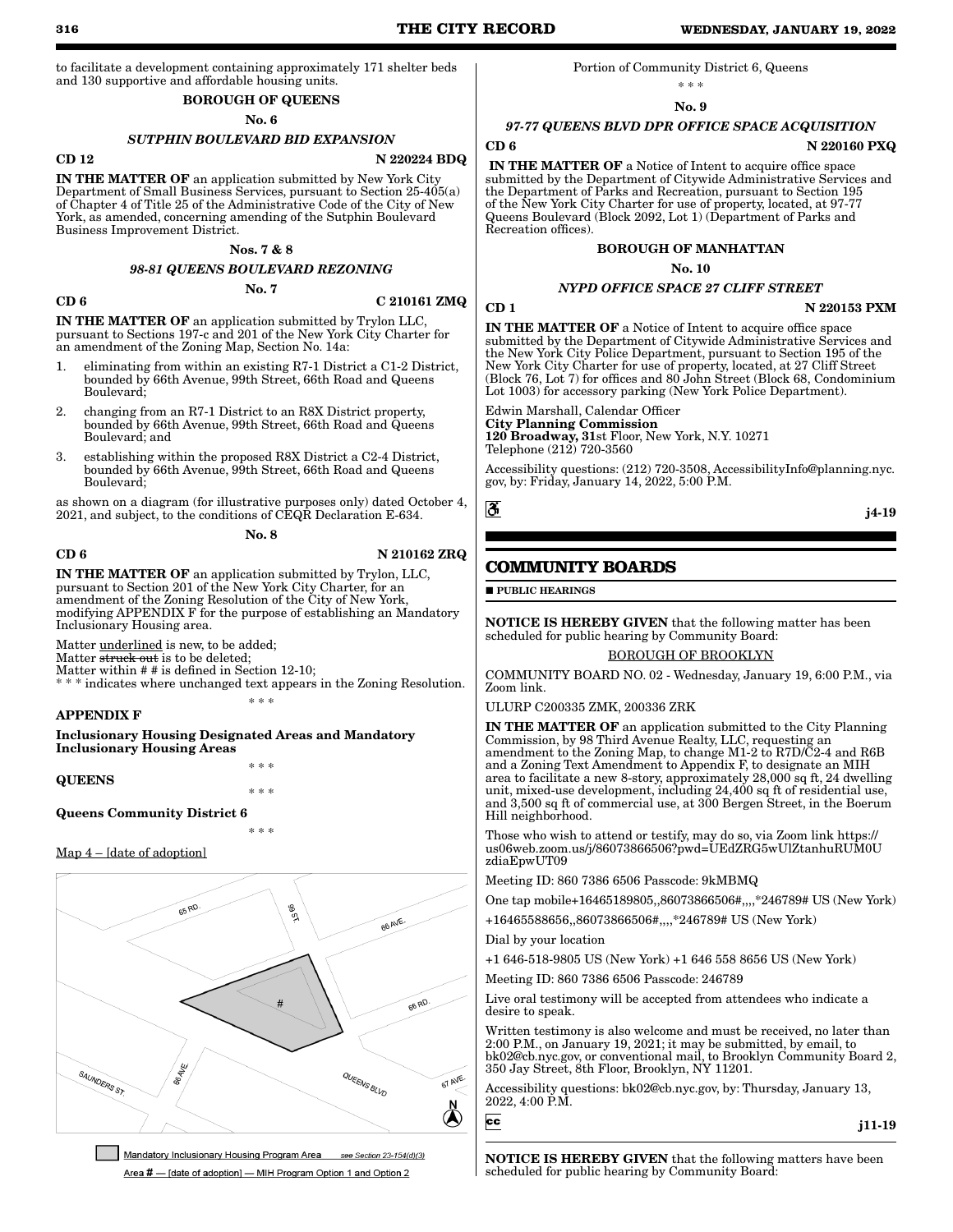## BOROUGH OF BROOKLYN

COMMUNITY BOARD NO. 18 - Wednesday, January 19, 2022, 7:00 P.M., Board Office Meeting Room, 1097 Bergen Avenue and via WebEx for participants who wish to participate online.

BSA Cal. No. #337-90-BZ – Premises affected – 1415 East 92 Street, Block 8238, Lot 9. A Public Hearing on an Application filed, pursuant to Section 11-411 of the Zoning Resolution of the City of New York, as amended, to request an extension of the term of the variance previously granted, which expires on June 2, 2022, for a term of ten (10) years, that allows the continued operation of an automotive service repair station, and on-site parking for cars waiting to be serviced at the Premises.

#### Please Note:

The allowable occupancy for the Board Office Meeting Room (e.g. 70 members of the public will be permitted in the room). All meeting attendees will be required to practice physical distancing and all attendees over the age of two who are medically able to tolerate a face covering will be required to wear a face covering, regardless of vaccination status. Videoconferencing information for those who wish to participate online, is as follows:

#### REGULAR MONTHLY BOARD MEETING – January 19, 2022, 7:00 P.M.

Event address for Attendees:

https://nyccb.webex.com/nyccb/onstage/g.php?MTID=ed366f06cbd1497 2cf709a87c67694a3c

Date and time: Wednesday, January 19, 2022, 7:00 P.M. Eastern Standard Time (New York, GMT-05:00) Duration: 2 hours

Event number: 2349 892 8628 Event password: fkFD3HJxC32

Video Address: 23498928628@webex.com

You can also dial 173.243.2.68 and enter your meeting number. United States Toll+1-408-418-9388 Show all global call-in numbers Access code: 2349 892 8628

#### *Health and Safety Statement: Please do not attend this meeting if:*

- *You have experienced any symptoms of COVID-19 within the past 10 days (a fever of 100.0 degrees Fahrenheit or greater, a new cough, new loss of taste or smell, or shortness of breath).*
- *You have tested positive for COVID-19 within the past 10 days.*
- *You have been in close contact (within 6 feet for at least 10 minutes over a 24-hour period) with anyone while they had COVID-19 within the past 10 days and are required to quarantine under existing CDC guidance (you have not had COVID-19 within the past 3 months, and you are not fully vaccinated).*

j6-19

# **COMPTROLLER**

#### **MEETING**

The City of New York Audit Committee Meeting, is scheduled for Wednesday, January 26, 2022, at 9:30 A.M., via video conference call.

The Meeting will be open to the general public.

 $\div$  j19-26

# **BOARD OF EDUCATION RETIREMENT SYSTEM**

#### **MEETING**

The Board of Education Retirement System Board of Trustees Meeting will be held, on Thursday, January 27, 2022, from 4:00 P.M. - 6:00 P.M., via Webex. If you would like to attend this meeting, please contact BERS Executive Director, Sanford Rich, at Srich4@bers.nyc.gov.

 $\bullet$  j19-27

# **HOUSING AUTHORITY**

**MEETING** 

Because of the on-going COVID-19 health crisis and in relation to Chapter 417 of the Laws of 2021, the Board Meeting of the New York City Housing Authority, scheduled for Wednesday, January 26, 2022, at 10:00 A.M., will be limited to viewing the live-stream or listening via phone instead of attendance in person.

For public access, the meeting will be streamed live on NYCHA's YouTube Channel, http://nyc.gov/nycha, and NYCHA Website, https:// www1.nyc.gov/site/nycha/about/board-meetings.page, or can be accessed via Zoom, by calling (646) 558-8656 using Webinar ID: 862 5078 6041 and Passcode: 7368587680.

For those wishing to provide public comment, pre-registration is required via email, to corporate.secretary@nycha.nyc.gov, or by contacting (212) 306-6088, no later than 5:00 P.M., on the day prior to the Board Meeting. When pre-registering, please provide your name, development, or organization name, contact information and item you wish to comment on. You will then be contacted with instructions for providing comment. Comments are limited to the items on the Calendar.

Speaking time will be limited to three (3) minutes. Speakers will provide comment in the order in which the requests to comment are received. The public comment period will conclude upon all speakers being heard or at the expiration of thirty (30) minutes allotted for public comment, whichever occurs first.

Copies of the Calendar are available on NYCHA's Website, at https:// www1.nyc.gov/site/nycha/about/board-meetings.page, to the extent practicable, no earlier than 24 hours before the upcoming Board Meeting. Copies of the draft Minutes are available on NYCHA's Website, https://www1.nyc.gov/site/nycha/about/board-meetings.page, no earlier than 3:00 P.M., on the Thursday following the Board Meeting.

Any changes to the schedule will be posted on NYCHA's Website, at https://www1.nyc.gov/site/nycha/about/board-meetings.page, and via social media, to the extent practicable, at a reasonable time before the meeting.

Any person requiring a reasonable accommodation in order to participate in the Board Meeting, should contact the Office of the Corporate Secretary, by phone, at (212) 306-6088, or by email, at corporate.secretary@nycha.nyc.gov, no later than January 12, 2022, at 5:00 P.M.

For additional information regarding the Board Meeting, please contact the Office of the Corporate Secretary, by phone (212) 306-6088, or by email, at corporate.secretary@nycha.nyc.gov.

j6-26

# **OFFICE OF LABOR RELATIONS**

#### **MEETING**

The New York City Deferred Compensation Board, will hold its next Deferred Compensation Board Hardship meeting on Thursday, January 20, 2022, at 3:00 P.M. The meeting will be held remotely via conference call. Please visit the below link to access the audio recording of the Board meeting, or to access archived Board meeting audio/ videos: https://www1.nyc.gov/site/olr/deferred/dcp-board-webcasts.page.

j13-20

# **LANDMARKS PRESERVATION COMMISSION**

**PUBLIC HEARINGS** 

NOTICE IS HEREBY GIVEN that, pursuant to the provisions of Title 25, Chapter 3 of the Administrative Code of the City of New York (Sections 25-303, 25-307, 25-308, 25-309, 25-313, 25-318, 25-320) on Tuesday, February 1, 2022, the Landmarks Preservation Commission (LPC or agency), will hold a public hearing by teleconference, with respect to the properties list below, and then followed by a public meeting.

The final order and estimated times for each application will be posted on the Landmarks Preservation Commission website, the Friday before the hearing. Please note that the order and estimated times are subject to change. The teleconference will be by the Zoom app and will be live streamed on the LPC's YouTube channel, www.youtube.com/nyclpc. Members of the public should observe the meeting on the YouTube channel and may testify on particular matters by joining the meeting using either the Zoom app or by calling in from any phone. Specific instructions on how to observe and testify, including the meeting ID and password, and the call-in number, will be posted on the agency's website, under the "Hearings" tab, https://www1.nyc.gov/site/lpc/ hearings/hearings.page, on the Monday before the public hearing. Any person requiring language assistance services or other reasonable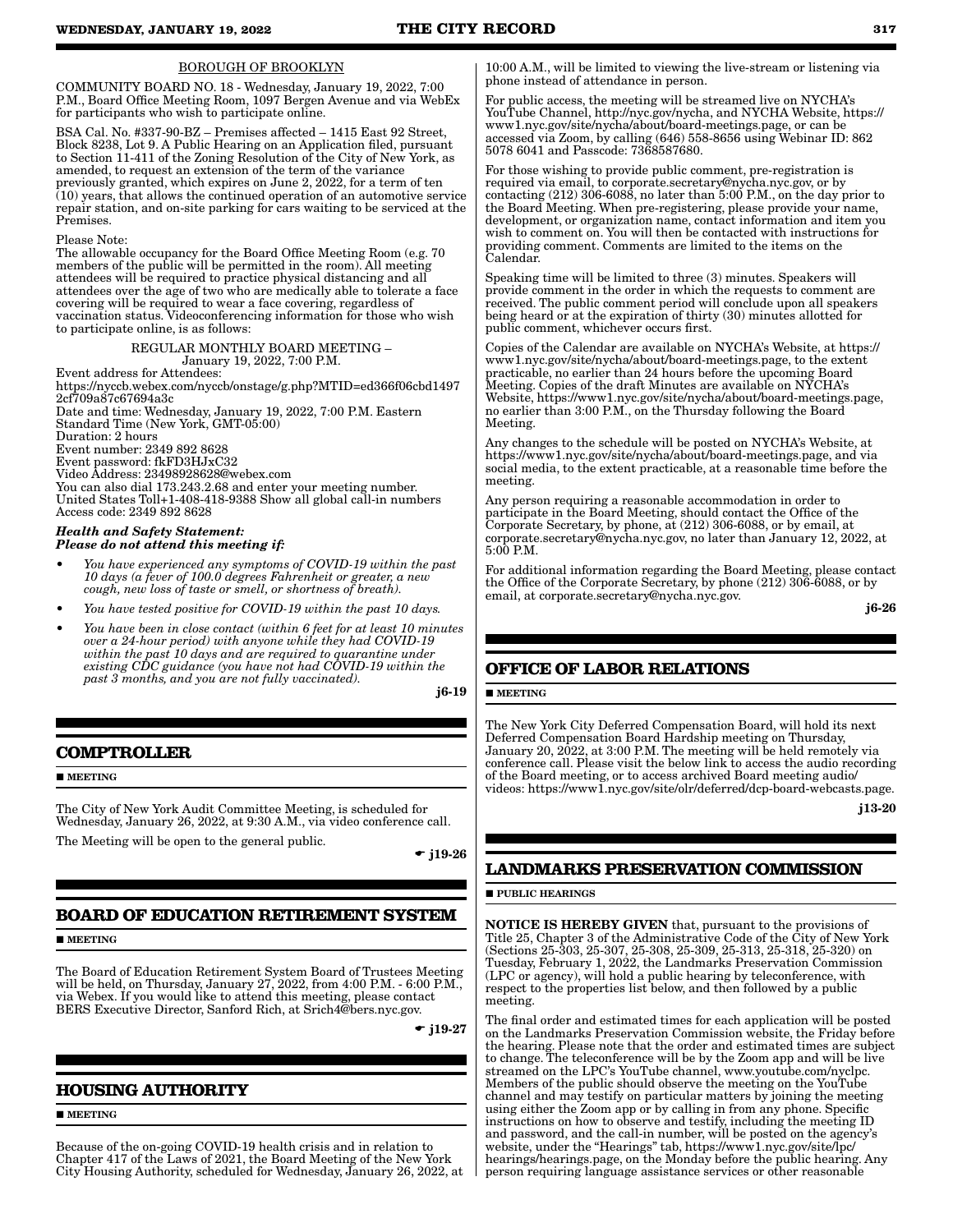accommodation in order to participate in the hearing or attend the meeting should contact the LPC, by contacting Sasha Sealey, Community and Intergovernmental Affairs, at ssealey@lpc.nyc.gov, at least five (5) business days before the hearing or meeting. Please note: Due to the City's response to COVID-19, this public hearing and meeting is subject to change and/or cancellation.

#### 175 Clinton Street - Brooklyn Heights Historic District LPC-22-03940 - Block 276 - Lot 20 - Zoning: R6 CERTIFICATE OF APPROPRIATENESS

A Greek Revival style rowhouse, built in 1840-1849, and altered in 1870 with eclectic details. Application is to replace windows, install a balcony, and alter the rooftop, rear extension and rear façade.

#### 90 Charles Street - Greenwich Village Historic District LPC-21-10678 - Block 620 - Lot 52 - Zoning: R6, C1-6 CERTIFICATE OF APPROPRIATENESS

A Greek Revival style rowhouse, designed by Levi Onderdonk and built in 1847. Application is to construct rear yard and rooftop additions, excavate the rear yard, and apply stucco to the front façade.

#### 770 Broadway - NoHo Historic District LPC-22-05900 - Block 554 - Lot 1 - Zoning: C6-2 CERTIFICATE OF APPROPRIATENESS

A Renaissance Revival style department store, designed by D.H. Burnham & Co., and built in 1903-07, with an addition built in 1924-25. Application is to install sliding doors.

# Jumel Terrace; West 162nd Street - Jumel Terrace Historic District

LPC-22-05047 - Block - Lot - Zoning: R7-2 BINDING REPORT

Two sites, located on concrete sidewalks within the historic district. Application is to install historical marker signs.

j18-31

NOTICE IS HEREBY GIVEN that pursuant, to the provisions of Title 25, Chapter 3 of the Administrative Code of the City of New York (Sections 25-303, 25-307, 25-308, 25-309, 25-313, 25-318, 25-320) on Tuesday, January 25, 2022, the Landmarks Preservation Commission (LPC or agency) will hold a public hearing by teleconference, with respect to the properties list below, and then followed by a public meeting.

The final order and estimated times for each application will be posted on the Landmarks Preservation Commission website, the Friday before the hearing. Please note that the order and estimated times are subject to change. The teleconference will be by the Zoom app and will be live streamed on the LPC's YouTube channel, www.youtube.com/nyclpc. Members of the public should observe the meeting on the YouTube channel and may testify on particular matters by joining the meeting using either the Zoom app or by calling in from any phone. Specific instructions on how to observe and testify, including the meeting ID and password, and the call-in number, will be posted on the agency's website, under the "Hearings" tab, https://www1.nyc.gov/site/lpc/ hearings/hearings.page, on the Monday before the public hearing. Any person requiring language assistance services or other reasonable accommodation in order to participate in the hearing or, attend the meeting should contact the LPC by contacting Sasha Sealey, Community and Intergovernmental Affairs, at ssealey@lpc.nyc.gov, at least five (5) business days before the hearing or meeting. Please note: Due, to the City's response to COVID-19, this public hearing and meeting is subject to change and/or cancellation.

#### 1097 Lorimer Street - Greenpoint Historic District LPC-22-04894 - Block 2569 - Lot 46 - Zoning: R6B CERTIFICATE OF APPROPRIATENESS

A Neo-Grec style rowhouse, designed by George Gerard and, built in 1884. Application is to modify a masonry opening and install a window.

#### 385 Sterling Place - Prospect Heights Historic District LPC-22-03673 - Block 1166 - Lot 87 - Zoning: R6B CERTIFICATE OF APPROPRIATENESS

A Romanesque Revival/Renaissance Revival style rowhouse, designed by Benjamin Driesler and built c. 1901. Application is to construct a rear yard addition and relocate stained glass.

#### 259 Hollywood Avenue - Douglaston Historic District LPC-19-36781 - Block 8046 - Lot 33 - Zoning: R1-2 CERTIFICATE OF APPROPRIATENESS

A vernacular Colonial Revival style house, designed by George J. Hardway and built in 1915. Application is to legalize modifications, to the porch, a window opening, and a driveway; the installation of windows and a fence; the removal of mature trees and shutters; and the construction of a retaining wall, all without Landmarks Preservation Commission permit(s), as well as the construction of a deck in non-compliance with Landmarks Preservation Commission permit(s).

14 Gay Street - Greenwich Village Historic District LPC-21-03671 - Block 593 - Lot 48 - Zoning: R6 CERTIFICATE OF APPROPRIATENESS

A Federal style house, designed by Daniel H. Weed and Joseph D. Baldwin and, built in 1827-28. Application is to reconstruct the stoop, replace railings and install a stoop gate, and replace the under-stoop gate.

# 16 Gay Street - Greenwich Village Historic District LPC-22-03343 - Block 593 - Lot 47 - Zoning: R6 CERTIFICATE OF APPROPRIATENESS

A house with Federal style elements, built in 1828 with later alterations. Application is to reconstruct the stoop, replace railings and install a stoop gate, and replace the under-stoop gate.

## 45-47 2nd Avenue - East Village/Lower East Side Historic **District**

LPC-22-03566 - Block 458 - Lot 27 - Zoning: C6-2A CERTIFICATE OF APPROPRIATENESS

A pair of Italianate style tenement buildings, designed by John O'Neil and, built in 1867. Application is to construct a rooftop

#### 35 Fifth Avenue - Greenwich Village Historic District LPC-22-04322 - Block 568 - Lot 1 - Zoning: R10 R7-2 CERTIFICATE OF APPROPRIATENESS

A Neo-Federal style hotel building, designed by Schwartz & Gross and, built in 1925. Application is to replace windows and install rooftop mechanical equipment.

### 393 West End Avenue - West End - Collegiate Historic District Extension

LPC-22-04139 - Block 1186 - Lot 83 - Zoning: R10A CERTIFICATE OF APPROPRIATENESS

A Colonial Revival style apartment building, designed by Goldner & Goldner and, built in 1927. Application is to install a marquee, modify masonry openings and install windows, and modify and enlarge a rooftop addition.

#### Central Park – Delacorte Theatre- Scenic Landmark LPC-22-04971 - Block 1111 - Lot 1 - Zoning: Park BINDING REPORT

An open-air theater, built at the southwest edge of the Great Lawn in 1962, within an English Romantic style public park, designed in 1857 by Frederick Law Olmsted and Calvert Vaux. Application is to modify the shell; replace cladding, infill, signage, lighting towers, seating, stairs, decking and fencing; install a canopy and banners; and construct a barrier free access ramp.

j12-25

# **BOARD OF STANDARDS AND APPEALS**

**PUBLIC HEARINGS** 

# ADDED CASE

February 7, 2022 and February 8, 2022, 10:00 A.M. and 2:00 P.M.

NOTICE IS HEREBY GIVEN public hearings, Monday, February 7, 2022, at 10:00 A.M. and 2:00 P.M., and Tuesday, February 8, 2022, at 10:00 A.M. and 2:00 P.M., The hearings will be conducted either as a "hybrid" hearing (with participation in person and remotely), or as a virtual hearing (with only remote participation). Applicants and the public should check the front page of the Board of Standard and Appeals website (www.nyc.gov/bsa), the Friday before the hearing for more details:

# SPECIAL ORDER CALENDAR

519-57-BZ

APPLICANT – Vassalotti Associates Architects, LLP SUBJECT – Application July 20, 2021 – Extension of Term (§11-411) of a previously approved variance permitting the operation of an automotive service station which expires on May 19, 2023; Extension of Time to Obtain a Certificate of Occupancy, which expired on June 19, 2013; Waiver of the Board's Rules of Practice and Procedures. C2-1/R3-1 zoning district.

PREMISES AFFECTED – 2071 Victory Boulevard, Block 00462, Lot 0035, Borough of Staten Island. COMMUNITY BOARD #1SI

*Margery Perlmutter, Chair/Commissioner*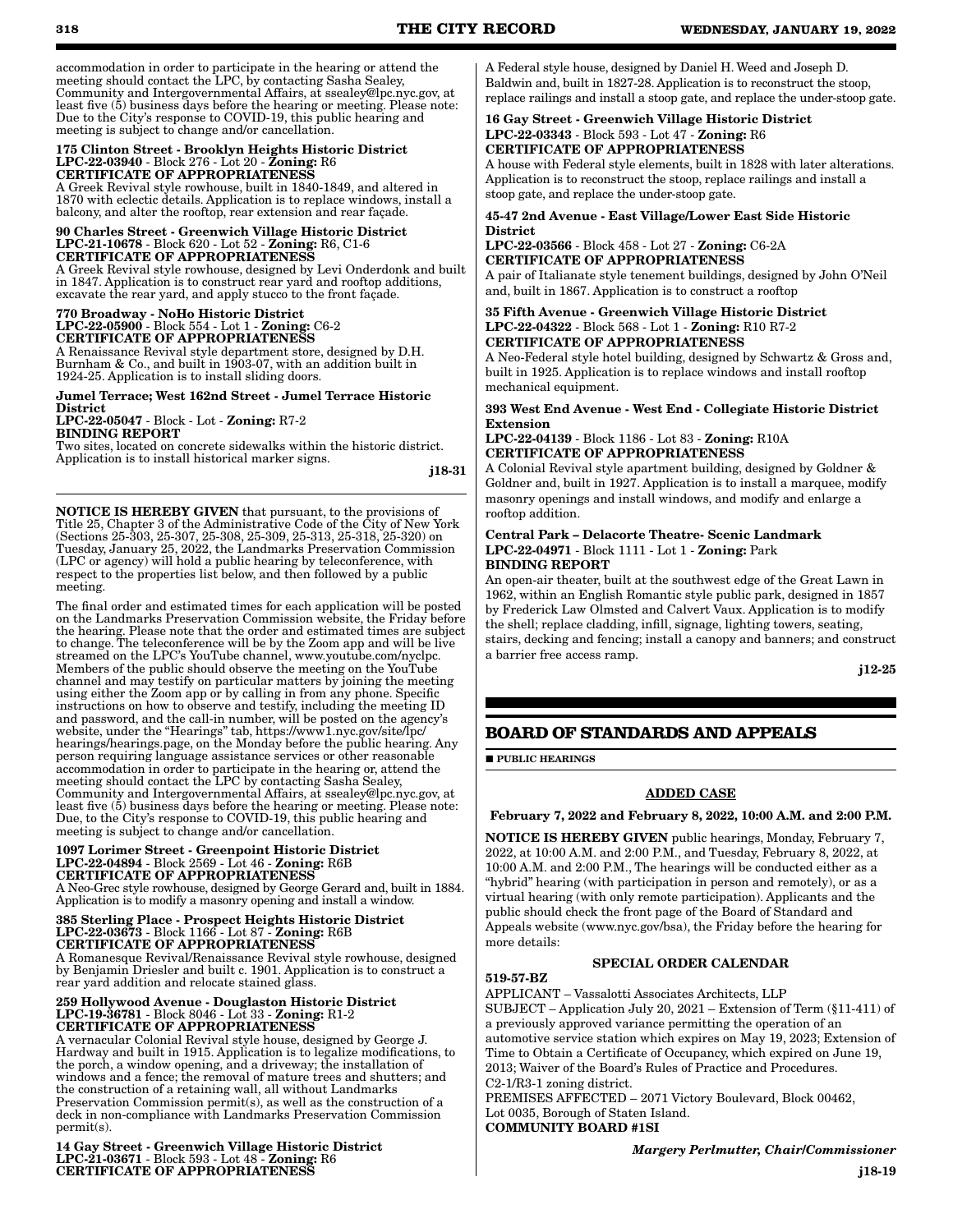## **TRANSPORTATION**

**PUBLIC HEARINGS** 

NOTICE IS HEREBY GIVEN, pursuant to law, that the following proposed revocable consents, have been scheduled for a public hearing by the New York City Department of Transportation. The hearing will be held remotely commencing on Thursday, January 20, 2022 at 2:00 P.M., via the WebEx platform and in person, on the following petitions for revocable consent.

#### WebEx: Meeting Number (access code): 2630 044 0643 Meeting Password: F2RsnQ4xzm5

The hearing will be held in person at 55 Water Street, BID ROOM, in the Borough of Manhattan. Masks are required to be worn to enter the building and during the hearing. If you or a representative are planning to attend in person, please complete the health screening available at dotcovidvisitorscreening.info. If you do not have internet access, conduct a self-screening using the information below:

Please do not attend this meeting if:

- You have experience any symptoms of COVID-19 within the past 10 days (a fever of 100.0 degrees Fahrenheit or greater, a new cough, new loss of taste or smell, or shortness of breath).
- You have tested positive for COVID-19 within the past 10 days.
- You have been in close contact (within 6 feet for at least 10 minutes over a 24-hour period) with anyone while they had COVID-19 within the past 10 days, and are required to quarantine under existing CDC guidance (you have not had COVID-19 within the past 3 months, and you are not fully vaccinated).

#1 IN THE MATTER OF a proposed revocable consent authorizing 224 Shur LLC to construct, maintain and use a vault under the roadway beyond the south curb line of West 57<sup>th</sup> Street between Broadway and  $7<sup>th</sup>$  Avenue, in the Borough of Manhattan. The proposed revocable consent is for a term of ten years from Approval Date by the Mayor and provides among other terms and conditions for compensation payable to the City according to the following schedule: R.P. # 2559

From the Approval Date by the Mayor to June 30, 2022 - \$27,430/ per annum.

For the period July 1, 2022 to June 30, 2023 - \$27,877 For the period July 1, 2023 to June 30, 2024 - \$28,324 For the period July 1, 2024 to June 30, 2025 - \$28,771 For the period July 1, 2025 to June 30, 2026 - \$29,218 For the period July 1, 2026 to June 30, 2027 - \$29,665 For the period July 1, 2027 to June 30, 2028 - \$30,112 For the period July 1, 2028 to June 30, 2029 - \$30,559 For the period July 1, 2029 to June 30, 2030 - \$31,006 For the period July 1, 2030 to June 30, 2031 - \$31,453 For the period July 1, 2031 to June 30, 2032 - \$31,900

With the maintenance of a security deposit in the sum of \$32,000 the insurance shall be in the amount of Two Million Dollars (\$2,000,000) per occurrence for bodily injury and property damage, One Million Dollars (\$1,000,000) for personal and advertising injury, Two Million Dollars (\$2,000,000) aggregate, and Two Million Dollars (\$2,000,000) products/completed operations.

#2 IN THE MATTER OF a proposed revocable consent authorizing BOP NW LLC, to construct, maintain and use Five (5) security bollards on the south sidewalk of West 33rd Street, between Ninth Avenue and Tenth Avenue, in front of the property located at 442 West 33<sup>rd</sup> Street, in the Borough of Manhattan. The proposed revocable consent is for a term of ten years from the Approval Date by the Mayor and provides among other terms and conditions for compensation payable to the City according to the following schedule:  $\hat{R}$ ,  $\hat{P}$ ,  $\hat{H}$  2508

There shall be no compensation required for this Consent in accordance with Title 34 Section 7-04(a)(33) of the Rules of the City of New York.

With the maintenance of a security deposit in the sum of \$10,000 the insurance shall be in the amount of Two Million Dollars (\$2,000,000) per occurrence for bodily injury and property damage, One Million Dollars (\$1,000,000) for personal and advertising injury, Two Million Dollars (\$2,000,000) aggregate, and Two Million Dollars (\$2,000,000) products/completed operations.

#3 IN THE MATTER OF a proposed revocable consent authorizing BOP SE LLC, to construct, maintain and use 49 security bollards on the north sidewalk of West 31st Street, between Ninth Avenue and Tenth Avenue, in front of the property located at 401 West  $31^{st}$  Street, in the Borough of Manhattan. The proposed revocable consent is for a term of ten years from the Approval Date by the Mayor and provides among other terms and conditions for compensation payable to the City according to the following schedule: R.P. # 2505

There shall be no compensation required for this Consent in accordance with Title 34 Section 7-04(a)(33) of the Rules of the City of New York.

With the maintenance of a security deposit in the sum of \$50,000 and the insurance shall be in the amount of Two Million Dollars (\$2,000,000) per occurrence for bodily injury and property damage, One Million Dollars (\$1,000,000) for personal and advertising injury, Two Million Dollars (\$2,000,000) aggregate, and Two Million Dollars (\$2,000,000) products/completed operations

#4 IN THE MATTER OF a proposed revocable consent authorizing New York Society for the Relief of the Ruptured and Crippled, Maintaining the Hospital for Special Surgery, to continue to maintain and use a conduit under and across East 71<sup>st</sup> Street, west of Franklin D. Roosevelt Drive, in the Borough of Manhattan. The proposed revocable consent is for a term of ten years from July  $\hat{1}$ ,  $2020$  to June 30, 2030 and provides among other terms and conditions for compensation payable to the City according to the following schedule: R.P. # 603

For the period July 1, 2020 to June 30, 2021 - \$5,819/per annum

| For the period July 1, 2021 to June 30, 2022 - \$5,913 |  |
|--------------------------------------------------------|--|
| For the period July 1, 2022 to June 30, 2023 - \$6,007 |  |
| For the period July 1, 2023 to June 30, 2024 - \$6,101 |  |
| For the period July 1, 2024 to June 30, 2025 - \$6,195 |  |
| For the period July 1, 2025 to June 30, 2026 - \$6,289 |  |
| For the period July 1, 2026 to June 30, 2027 - \$6,383 |  |
| For the period July 1, 2027 to June 30, 2028 - \$6,477 |  |
| For the period July 1, 2028 to June 30, 2029 - \$6,571 |  |
| For the period July 1, 2029 to June 30, 2030 - \$6,665 |  |
|                                                        |  |

With the maintenance of a security deposit in the sum of \$6,700 and the insurance shall be in the amount of Two Million Dollars (\$2,000,000) per occurrence for bodily injury and property damage, One Million Dollars (\$1,000,000) for personal and advertising injury, Two Million Dollars (\$2,000,000) aggregate, and Two Million Dollars (\$2,000,000) products/completed operations.

#5 IN THE MATTER OF a proposed revocable consent authorizing The Future Condominium Association, to continue to maintain and use bollards on the east sidewalk of Third Avenue, between East 31<sup>st</sup> and East 32nd Streets, in the Borough of Manhattan. The proposed revocable consent is for a term of ten years from July 1, 2018 to June 30, 2028 and provides among other terms and conditions for compensation payable to the City according to the following schedule: R.P. # 1560

For the period July 1, 2018 to June 30, 2028 - \$1,375/per annum

With the maintenance of a security deposit in the sum of \$1,300 and the insurance shall be in the amount of Two Million Dollars (\$2,000,000) per occurrence for bodily injury and property damage, One Million Dollars (\$1,000,000) for personal and advertising injury, Two Million Dollars (\$2,000,000) aggregate, and Two Million Dollars (\$2,000,000) products/completed operations

#6 IN THE MATTER OF a proposed revocable consent authorizing 230 16th Street Condominium, to continue to maintain and use planted areas on the south sidewalk of 16<sup>th</sup> Street, west of Sixth Avenue, in the Borough of Brooklyn. The proposed revocable consent is for a term of ten years from July 1, 2018 to June 30, 2028 and provides among other terms and conditions for compensation payable to the City according to the following schedule: R.P. # 2046

For the period July 1, 2021 to June 30, 2022 - \$89/per annum

With the maintenance of a security deposit in the sum of \$1,000 and the insurance shall be in the amount of Two Million Dollars (\$2,000,000) per occurrence for bodily injury and property damage, One Million Dollars (\$1,000,000) for personal and advertising injury, Two Million Dollars (\$2,000,000) aggregate, and Two Million Dollars (\$2,000,000) products/completed operations

#7 IN THE MATTER OF a proposed revocable consent authorizing Beth Israel Medical Center, to continue to maintain and use the vaults under the south sidewalk of East 17<sup>th</sup> Street east of Nathan D. Perlman Place, and under the east sidewalk of Nathan D. Perlman Place south of East 17th Street, in the Borough of Manhattan. The proposed revocable consent is for a term of ten years from July 1, 2019 to June 30, 2029 and provides among other terms and conditions for compensation payable to the City according to the following schedule: R.P. # 1712

> For the period July 1, 2019 to June 30, 2020 - \$28,470 For the period July 1, 2020 to June 30, 2021 - \$28,904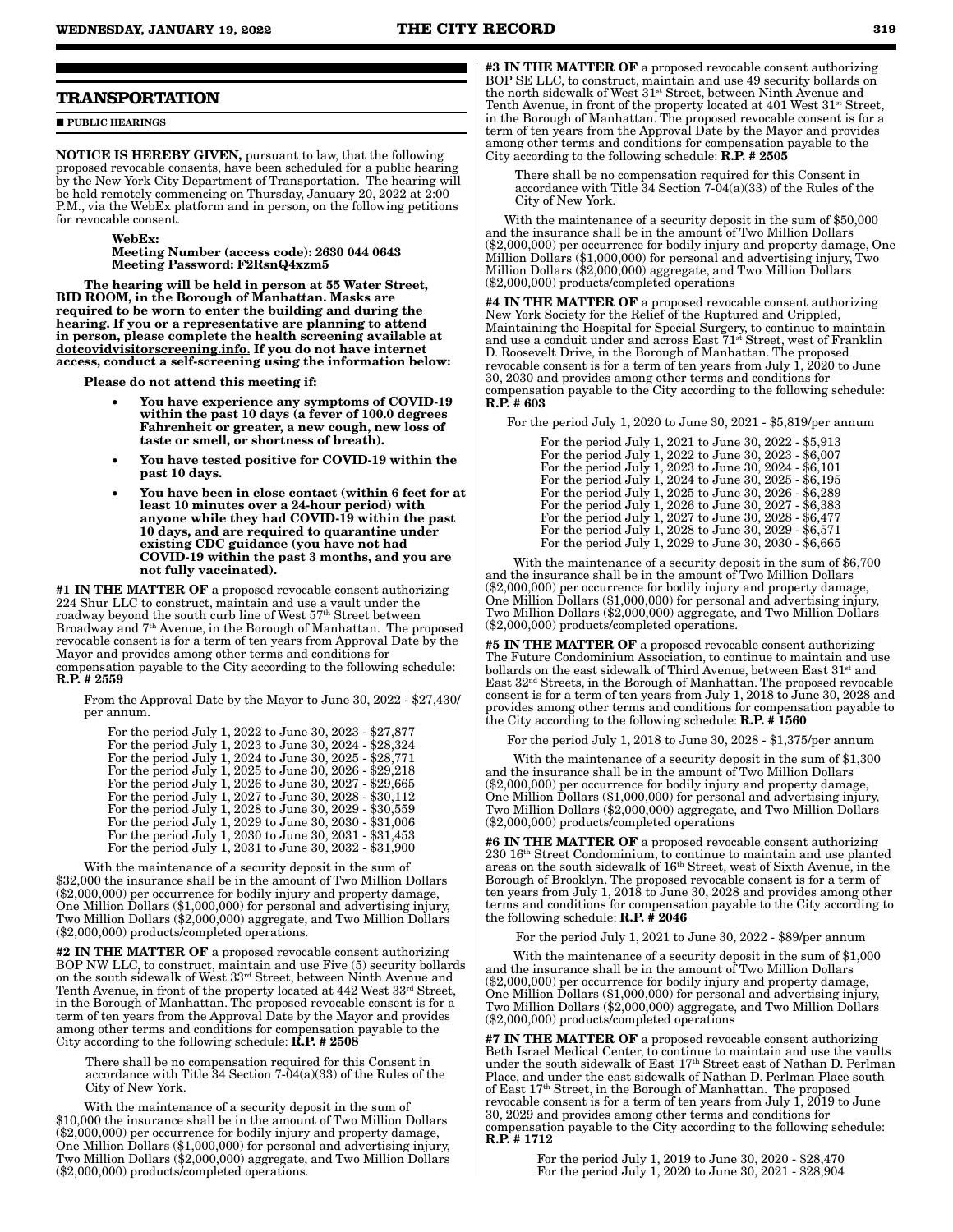| For the period July 1, 2021 to June 30, 2022 - \$29,338 |
|---------------------------------------------------------|
| For the period July 1, 2022 to June 30, 2023 - \$29,772 |
| For the period July 1, 2023 to June 30, 2024 - \$30,206 |
| For the period July 1, 2024 to June 30, 2025 - \$30,640 |
| For the period July 1, 2025 to June 30, 2026 - \$31,074 |
| For the period July 1, 2026 to June 30, 2027 - \$31,508 |
| For the period July 1, 2027 to June 30, 2028 - \$31,942 |
| For the period July 1, 2028 to June 30, 2029 - \$32,376 |

With the maintenance of a security deposit in the sum of \$32,400 the insurance shall be in the amount of Two Million Dollars (\$2,000,000) per occurrence for bodily injury and property damage, One Million Dollars (\$1,000,000) for personal and advertising injury, Two Million Dollars (\$2,000,000) aggregate, and Two Million Dollars (\$2,000,000) products/completed operations.

#8 IN THE MATTER OF a proposed revocable consent authorizing Diann Uma Devi Beharry and Devindra Narine, to construct, maintain and use a walled-in area with gates and planters on the west sidewalk of 130th Street, between Old South Road and 150th Avenue, in the Borough of Queens. The proposed revocable consent is for a term of ten years from the Approval by the Mayor and provides among other terms and conditions for compensation payable to the City according to the following schedule: R.P. # 2549

From the date of the final approval by the Mayor to June 30, 2031 - \$100/per annum.

With the maintenance of a security deposit in the sum of \$15,450 the insurance shall be in the amount of Two Million Dollars (\$2,000,000) per occurrence for bodily injury and property damage, One Million Dollars (\$1,000,000) for personal and advertising injury, Two Million Dollars (\$2,000,000) aggregate, and Two Million Dollars (\$2,000,000) products/completed operations.

#9 IN THE MATTER OF a proposed revocable consent authorizing Hudson Transmission Partners LLC, to continue to maintain and use a 345kw cable system under and across Pier 94, under, across and along West 52nd Street, and under and along Twelfth Avenue, to Consolidated Edison Company of New York, Inc.'s 49th Street Substation, in the Borough of Manhattan. The proposed revocable consent is for a term of ten years from July 1, 2021 to June 30, 2031 and provides among other terms and conditions for compensation payable to the City according to the following schedule:  $R.P. \# 2146$ 

| For the period July 1, 2021 to June 30, 2022 - \$ 111,639 |
|-----------------------------------------------------------|
| For the period July 1, 2022 to June 30, 2023 - \$ 113,427 |
| For the period July 1, 2023 to June 30, 2024 - \$ 115,215 |
| For the period July 1, 2024 to June 30, 2025 - \$ 117,003 |
| For the period July 1, 2025 to June 30, 2026 - \$ 118,791 |
| For the period July 1, 2026 to June 30, 2027 - \$ 120,579 |
| For the period July 1, 2027 to June 30, 2028 - \$ 122,367 |
| For the period July 1, 2028 to June 30, 2029 - \$ 124,155 |
| For the period July 1, 2029 to June 30, 2030 - \$ 125,943 |
| For the period July 1, 2030 to June 30, 2031 - \$ 127,731 |
|                                                           |

With the maintenance of a security deposit in the sum of \$127,700 and the insurance shall be in the amount of Two Million Dollars (\$2,000,000) per occurrence for bodily injury and property damage, One Million Dollars (\$1,000,000) for personal and advertising injury, Two Million Dollars (\$2,000,000) aggregate, and Two Million Dollars (\$2,000,000) products/completed operations.

#10 IN THE MATTER OF a proposed revocable consent authorizing Iris Foundation, to continue to maintain and use a conduit under and along West 86th Street, between Central Park West and Columbus Avenue, in the Borough of Manhattan. The proposed revocable consent is for a term of ten years from July 1, 2020 to June 30, 2030 and provides among other terms and conditions for compensation payable to the City according to the following schedule: R.P. # 1733

| For the period July 1, 2020 to June 30, 2021 - \$9,129  |
|---------------------------------------------------------|
| For the period July 1, 2021 to June 30, 2022 - \$9,274  |
| For the period July 1, 2022 to June 30, 2023 - \$9,418  |
| For the period July 1, 2023 to June 30, 2024 - \$9,563  |
| For the period July 1, 2024 to June 30, 2025 - \$9,708  |
| For the period July 1, 2025 to June 30, 2026 - $$9,853$ |
| For the period July 1, 2026 to June 30, 2027 - \$9,998  |
| For the period July 1, 2027 to June 30, 2028 - \$10,143 |
| For the period July 1, 2028 to June 30, 2029 - \$10,287 |
| For the period July 1, 2029 to June 30, 2030 - \$10,432 |

With the maintenance of a security deposit in the sum of \$10,400 and the insurance shall be in the amount of Two Million Dollars (\$2,000,000) per occurrence for bodily injury and property damage, One Million Dollars (\$1,000,000) for personal and advertising injury, Two Million Dollars (\$2,000,000) aggregate, and Two Million Dollars (\$2,000,000) products/completed operations.

#11 IN THE MATTER OF a proposed revocable consent authorizing Katz-Auerbacher Corp., to construct, maintain and use a ramp on the west sidewalk of Hudson Street, between Horatio Street and Gansevoort Street, in the Borough of Manhattan. The proposed revocable consent is for a term of ten years from the Approval Date by

the Mayor and provides among other terms and conditions for compensation payable to the City according to the following schedule: R.P. # 2542

From the date of the final approval by the Mayor to June 30, 2031 - \$25/per annum.

With the maintenance of a security deposit in the sum of \$3,700 and the insurance shall be in the amount of Two Million Dollars (\$2,000,000) per occurrence for bodily injury and property damage, One Million Dollars (\$1,000,000) for personal and advertising injury, Two Million Dollars (\$2,000,000) aggregate, and Two Million Dollars (\$2,000,000) products/completed operations.

#12 IN THE MATTER OF a proposed revocable consent authorizing Packer Brown LLC, to construct, maintain and use a fenced-in area, including steps, planters and trash enclosure on the north sidewalk of West  $11<sup>th</sup>$  Street, between West  $4<sup>th</sup>$  Street and Bleecker Street, in the Borough of Manhattan. The proposed revocable consent is for a term of ten years from the Approval Date by the Mayor and provides among other terms and conditions for compensation payable to the City according to the following schedule: R.P. # 2541

From the date of the final approval by the Mayor to June 30, 2031 - \$25/per annum.

With the maintenance of a security deposit in the sum of \$5,000 and the insurance shall be in the amount of Two Million Dollars (\$2,000,000) per occurrence for bodily injury and property damage, One Million Dollars (\$1,000,000) for personal and advertising injury, Two Million Dollars (\$2,000,000) aggregate, and Two Million Dollars (\$2,000,000) products/completed operations.

#13 IN THE MATTER OF a proposed revocable consent authorizing St. George Theater Restoration, Inc., to construct, maintain and use an accessibility ramp with steps and a drainage channel on the north sidewalk of Hyatt Street east of St. Marks Place, in the Borough of Staten Island. The proposed revocable consent is for a term of ten years from the Approval Date by the Mayor and provides among other terms and conditions for compensation payable to the City according to the following schedule:  $\mathbf{R}.\dot{\mathbf{P}}$ . # 2547

From the Approval Date by the Mayor to June 30, 2022 -\$1,525/ per annum

For the period July 1, 2022 to June 30, 2023 - \$1,549 For the period July 1, 2023 to June 30, 2024 - \$1,573 For the period July 1, 2024 to June 30, 2025 - \$1,597 For the period July 1, 2025 to June 30, 2026 - \$1,621 For the period July 1, 2026 to June 30, 2027 - \$1,645 For the period July 1, 2027 to June 30, 2028 - \$1,669 For the period July 1, 2028 to June 30, 2029 - \$1,693 For the period July 1, 2029 to June 30, 2030 - \$1,717 For the period July 1, 2030 to June 30, 2031 - \$1,741 For the period July 1, 2031 to June 30, 2032 - \$1,765

With the maintenance of a security deposit in the sum of \$20,500 and the insurance shall be in the amount of Two Million Dollars (\$2,000,000) per occurrence for bodily injury and property damage, One Million Dollars (\$1,000,000) for personal and advertising injury, Two Million Dollars (\$2,000,000) aggregate, and Two Million Dollars (\$2,000,000) products/completed operations.

**#14 IN THE MATTER OF** a proposed revocable consent authorizing The Lincoln Square Condominium, to continue to maintain and use tree pit light receptacles, together with electrical conduits, in the north sidewalk of West 67<sup>th</sup> Street, in the south sidewalk of West 68<sup>th</sup> Street, between Broadway and Columbus Avenue, and in the west sidewalk of Columbus Avenue, between West 67th and West 68th Streets, and an overhead building projection on the west side of Columbus Avenue, in the Borough of Manhattan. The proposed revocable consent is for a term of ten years from July 1, 2017 to June 30, 2027 and provides among other terms and conditions for compensation payable to the City according to the following schedule:  $\mathbf{R}.\mathbf{P}.\# \mathbf{1565}$ 

| For the period July 1, 2021 to June 30, 2022 - \$17,356 |
|---------------------------------------------------------|
| For the period July 1, 2022 to June 30, 2023 - \$17,661 |
| For the period July 1, 2023 to June 30, 2024 - \$17,966 |
| For the period July 1, 2024 to June 30, 2025 - \$18,271 |
| For the period July 1, 2025 to June 30, 2026 - \$18,576 |
| For the period July 1, 2026 to June 30, 2027 - \$18,881 |
| For the period July 1, 2027 to June 30, 2028 - \$19,186 |
| For the period July 1, 2028 to June 30, 2029 - \$19,491 |
| For the period July 1, 2029 to June 30, 2030 - \$19,796 |
| For the period July 1, 2030 to June 30, 2031 - \$20,101 |

With the maintenance of a security deposit in the sum of \$20,100 and the insurance shall be in the amount of Two Million Dollars (\$2,000,000) per occurrence for bodily injury and property damage, One Million Dollars (\$1,000,000) for personal and advertising injury, Two Million Dollars (\$2,000,000) aggregate, and Two Million Dollars (\$2,000,000) products/completed operations.

#15 IN THE MATTER OF a proposed revocable consent authorizing 20-30 Hudson Yards Condominium, acting by and through The Board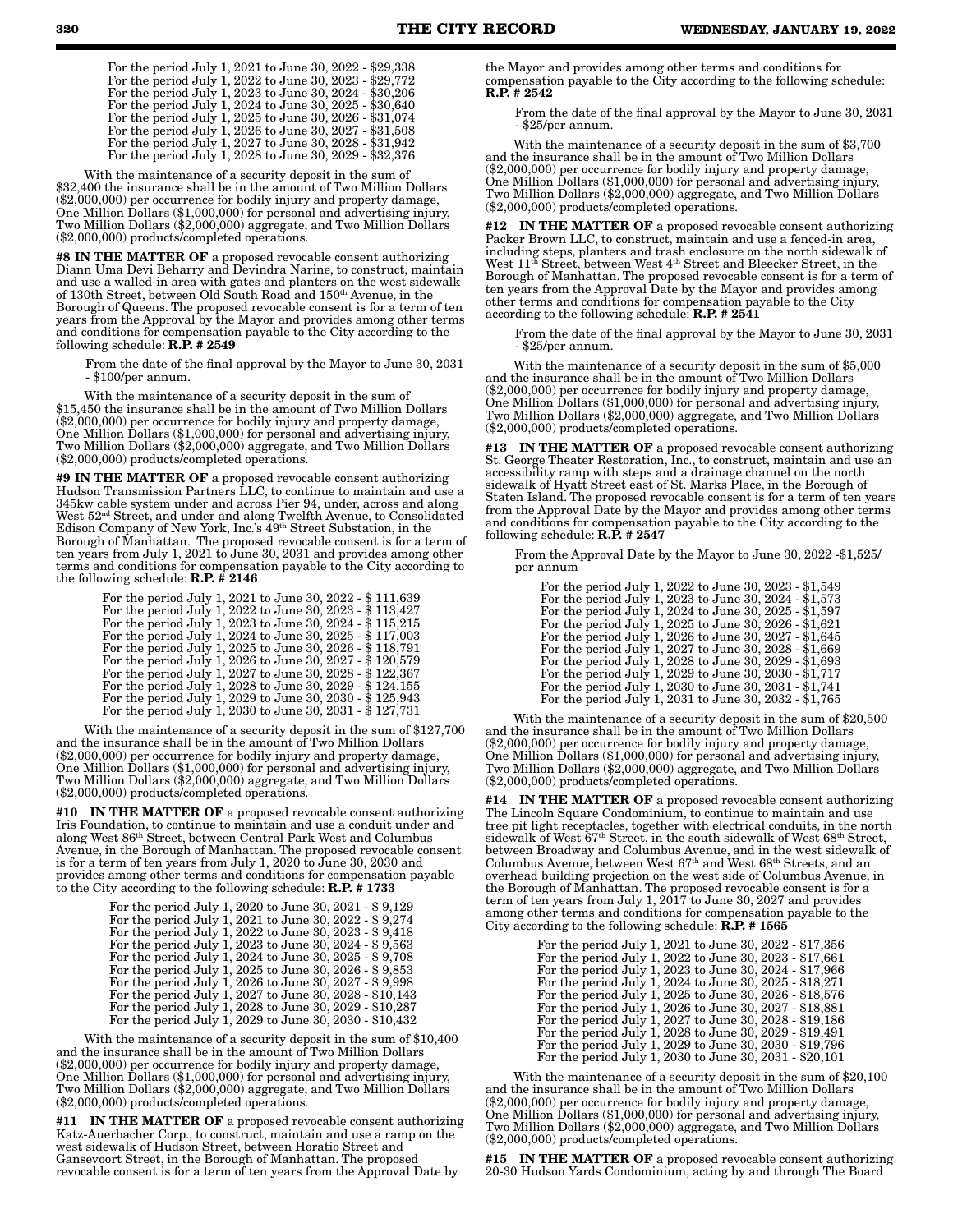of Managers of the 20-30 Hudson Yards Condominium, has petitioned for consent to construct, maintain and use 133 security bollards in front of 500 West 33rd Street, along West 33rd Street and along 10th Avenue, in the Borough of Manhattan. The proposed revocable consent is for a term of ten years from the Approval Date by the Mayor and provides among other terms and conditions for compensation payable to the City according to the following schedule: **R.P.** # 2467

There shall be no compensation required for this consent in accordance with Title 34 Section  $7-04(a)$  (33) of the Rules of the City of New York.

With the maintenance of a security deposit in the sum of \$83,000 and the insurance shall be in the amount of Two Million Dollars (\$2,000,000) per occurrence for bodily injury and property damage, One Million Dollars (\$1,000,000) for personal and advertising injury, Two Million Dollars (\$2,000,000) aggregate, and Two Million Dollars (\$2,000,000) products/completed operations.

#16 IN THE MATTER OF a proposed revocable consent authorizing 125 Broad Condominium, to continue to maintain and use a conduit and pipes under and across Broad Street, north of South Street, in the Borough of Manhattan. The proposed revocable consent is for a term of ten years from July 1, 2020 to June 30, 2030 and provides among other terms and conditions for compensation payable to the City according to the following schedule: R.P. # 981

> For the period July 1, 2020 to June 30, 2021 - \$18,335 For the period July 1, 2021 to June 30, 2022 - \$18,631 For the period July 1, 2022 to June 30, 2023 - \$18,927 For the period July 1, 2023 to June 30, 2024 - \$19,223 For the period July 1, 2024 to June 30, 2025 - \$19,519 For the period July 1, 2025 to June 30, 2026 - \$19,815 For the period July 1, 2026 to June 30, 2027 - \$20,111 For the period July 1, 2027 to June 30, 2028 - \$20,407 For the period July 1, 2028 to June 30, 2029 - \$20,703 For the period July 1, 2029 to June 30, 2030 - \$20,999

With the maintenance of a security deposit in the sum of \$20,100 and the insurance shall be in the amount of Two Million Dollars (\$2,000,000) per occurrence for bodily injury and property damage, One Million Dollars (\$1,000,000) for personal and advertising injury, Two Million Dollars (\$2,000,000) aggregate, and Two Million Dollars (\$2,000,000) products/completed operations.

#17 IN THE MATTER OF a proposed revocable consent authorizing 1301 Properties Owner LP, RXR 1285 Owner LLC, RXR 1285 Owner all LLC and C&K 1285 Owner LLC, to continue to maintain and use a pedestrian tunnel under and across West 52nd Street, west of Avenue of the Americas, in the Borough of Manhattan. The proposed revocable consent is for a term of ten years from July 18, 2018 to June 30, 2028 and provides among other terms and conditions for compensation payable to the City according to the following schedule: R.P. # 883B

| For the period July 1, 2018 to June 30, 2019 - \$213,840 |
|----------------------------------------------------------|
| For the period July 1, 2019 to June 30, 2020 - \$217,259 |
| For the period July 1, 2020 to June 30, 2021 - \$220,678 |
| For the period July 1, 2021 to June 30, 2022 - \$224,097 |
| For the period July 1, 2022 to June 30, 2023 - \$227,516 |
| For the period July 1, 2023 to June 30, 2024 - \$230,935 |
| For the period July 1, 2024 to June 30, 2025 - \$234,354 |
| For the period July 1, 2025 to June 30, 2026 - \$237,773 |
| For the period July 1, 2026 to June 30, 2027 - \$241,192 |
| For the period July 1, 2027 to June 30, 2028 - \$244,611 |

With the maintenance of a security deposit in the sum of \$244,700 and the insurance shall be in the amount of Five Million Dollars (\$5,000,000) per occurrence for bodily injury and property damage, One Million Dollars (\$1,000,000) for personal and advertising injury, Five Million Dollars (\$5,000,000) aggregate, and Two Million Dollars (\$2,000,000) products/completed operations.

**#18** IN THE MATTER OF a proposed revocable consent authorizing Levanic, Inc., to construct, maintain and use steps with railing on the south sidewalk of 3rd Street, west of 3rd Avenue, in the Borough of Brooklyn. The proposed revocable consent is for a term of ten years from the Approval Date by the Mayor and provides among other terms and conditions for compensation payable to the City according to the following schedule:  $R.\overline{P}$ . # 2550

From the Approval Date by the Mayor to June 30, 2022 -\$3,000/ per annum

For the period July 1, 2022 to June 30, 2023 - \$3,049 For the period July 1, 2023 to June 30, 2024 - \$3,098 For the period July 1, 2024 to June 30, 2025 - \$3,147 For the period July 1, 2025 to June 30, 2026 - \$3,196 For the period July 1, 2026 to June 30, 2027 - \$3,245 For the period July 1, 2027 to June 30, 2028 - \$3,294 For the period July 1, 2028 to June 30, 2029 - \$3,343 For the period July 1, 2029 to June 30, 2030 - \$3,392 For the period July 1, 2030 to June 30, 2031 - \$3,441 For the period July 1, 2031 to June 30, 2032 - \$3,490

With the maintenance of a security deposit in the sum of \$25,000 and the insurance shall be in the amount of Two Million Dollars (\$2,000,000) per occurrence for bodily injury and property damage, One Million Dollars (\$1,000,000) for personal and advertising injury, Two Million Dollars (\$2,000,000) aggregate, and Two Million Dollars (\$2,000,000) products/completed operations.

#19 IN THE MATTER OF a proposed revocable consent authorizing One Vanderbilt Owner LLC, to construct, maintain and use 162 security bollards along the south sidewalk of East 43rd Street, the east sidewalk of Madison Avenue, and the north sidewalk of East  $42^{\text{nd}}$ Street, in front of 10 Vanderbilt Avenue, in the Borough of Manhattan. The proposed revocable consent is for a term of ten years from the Approval Date by the Mayor and provides among other terms and conditions for compensation payable to the City according to the following schedule: R.P. # 2517

There shall be no compensation required for this Consent in accordance with Title 34 Section 7-04(a) (33) of the Rules of the City of New York.

With the maintenance of a security deposit in the sum of \$143,000 and the insurance shall be in the amount of Two Million Dollars (\$2,000,000) per occurrence for bodily injury and property damage, One Million Dollars (\$1,000,000) for personal and advertising injury, Two Million Dollars (\$2,000,000) aggregate, and Two Million Dollars (\$2,000,000) products/completed operations.

#20 IN THE MATTER OF a proposed modification to a revocable consent authorizing 33 Ninth Retail Owner LLC, to construct, maintain and use an ADA lift and metal stairs and platforms on the north sidewalk of West 13th Street, west of Ninth Avenue, in the Borough of Manhattan. The proposed revocable consent is for a term of ten years from the Approval Date by the Mayor and provides among other terms and conditions for compensation payable to the City according to the following schedule: R.P. # 1954

For the period July 1, 2021 to June 30, 2022 -\$7,248/per annum (prorated from the date of Approval by the Mayor)

For the period July 1, 2022 to June 30, 2023 - \$ 7,366 For the period July 1, 2023 to June 30, 2024 - \$ 7,484 For the period July 1, 2024 to June 30, 2025 - \$ 7,602 For the period July 1, 2025 to June 30, 2026 - \$ 7,720 For the period July 1, 2026 to June 30, 2027 - \$ 7,838 For the period July 1, 2027 to June 30, 2028 - \$ 7,956

With the maintenance of a security deposit in the sum of \$7,000 and the insurance shall be in the amount of Two Million Dollars (\$2,000,000) per occurrence for bodily injury and property damage, One Million Dollars (\$1,000,000) for personal and advertising injury, Two Million Dollars (\$2,000,000) aggregate, and Two Million Dollars (\$2,000,000) products/completed operations.

#21 IN THE MATTER OF a proposed revocable consent authorizing New York University, to construct, maintain and use light poles and underground conduit on the south sidewalk of Bleecker Street, between LaGuardia Place and Mercer Street, in the Borough of Manhattan. The proposed revocable consent is for a term of ten years from the Approval Date by the Mayor and provides among other terms and conditions for compensation payable to the City according to the following schedule: R.P. # 2535

From the Approval Date by the Mayor to June 30, 2021 -\$1,654/ per annum

For the period July 1, 2021 to June 30, 2022 - \$1,674 For the period July 1, 2022 to June 30, 2023 - \$1,693 For the period July 1, 2023 to June 30, 2024 - \$1,712 For the period July 1, 2024 to June 30, 2025 - \$1,731 For the period July 1, 2025 to June 30, 2026 - \$1,750 For the period July 1, 2026 to June 30, 2027 - \$1,769 For the period July 1, 2027 to June 30, 2028 - \$1,788 For the period July 1, 2028 to June 30, 2029 - \$1,807 For the period July 1, 2029 to June 30, 2030 - \$1,826 For the period July 1, 2030 to June 30, 2031 - \$1,845

With the maintenance of a security deposit in the sum of \$6,500 and the insurance shall be in the amount of Two Million Dollars (\$2,000,000) per occurrence for bodily injury and property damage, One Million Dollars (\$1,000,000) for personal and advertising injury, Two Million Dollars (\$2,000,000) aggregate, and Two Million Dollars (\$2,000,000) products/completed operations.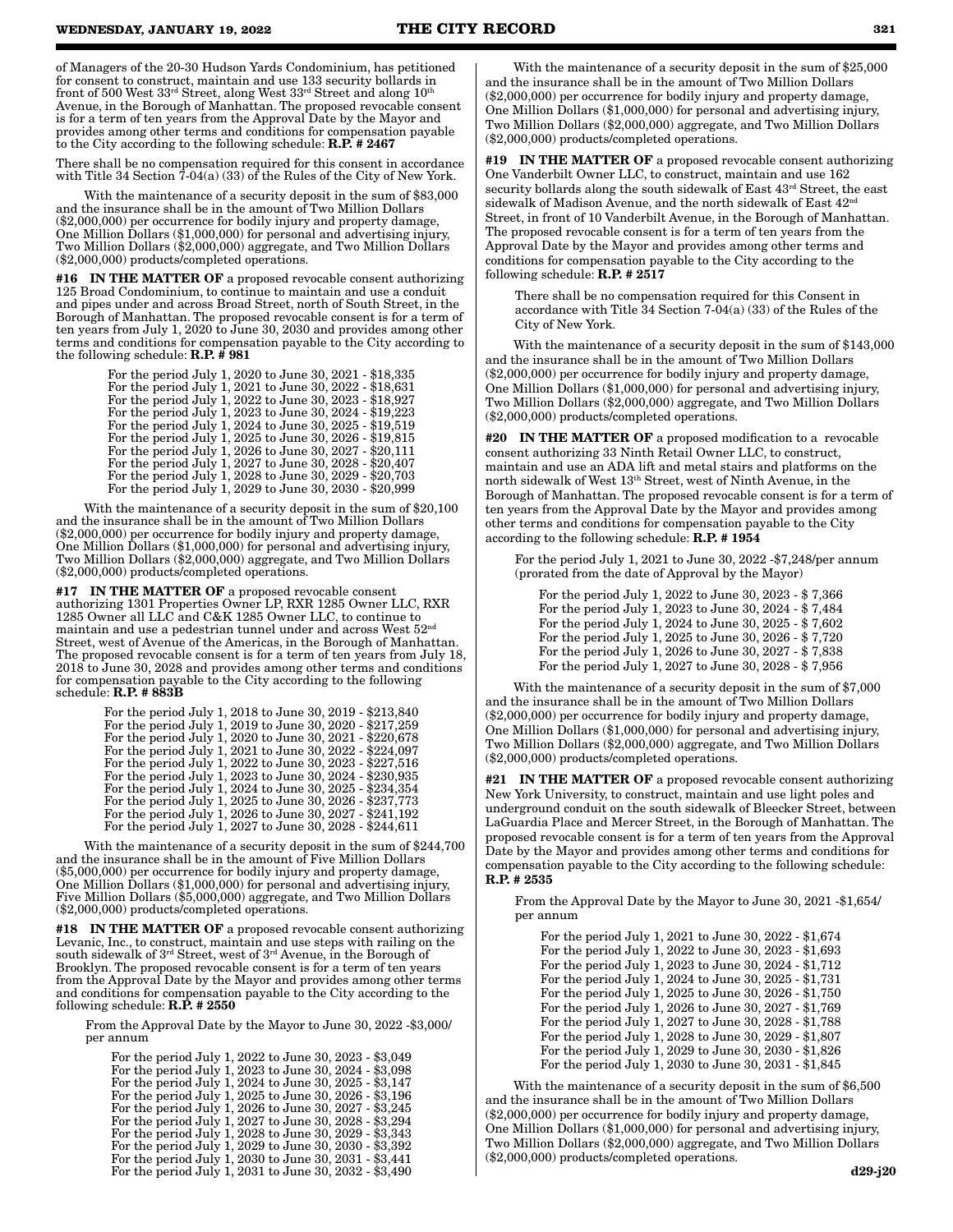# **PROPERTY DISPOSITION**

# **CITYWIDE ADMINISTRATIVE SERVICES**

#### **SALE**

The City of New York in partnership with PropertyRoom.com posts vehicle and heavy machinery auctions online every week, at: https://www.propertyroom.com/s/nyc+fleet

All auctions are open, to the public and registration is free.

Vehicles can be viewed in person, at: Kenben Industries Ltd., 1908 Shore Parkway, Brooklyn, NY 11214 Phone: (718) 802-0022

No previous arrangements or phone calls are needed to preview. Hours are Monday and Tuesday from 10:00 A.M. – 2:00 P.M.

f23-a4

# **HOUSING PRESERVATION AND DEVELOPMENT**

**PUBLIC HEARINGS** 

All Notices Regarding Housing Preservation and Development Dispositions of City-Owned Property, appear in the Public Hearing Section.

j5-d30

# **PROCUREMENT**

*"Compete To Win" More Contracts!* 

*Thanks to a new City initiative - "Compete To Win" - the NYC Department of Small Business Services offers a new set of FREE services to help create more opportunities for minority and Women-Owned Businesses to compete, connect and grow their business with the City. With NYC Construction Loan, Technical Assistance, NYC Construction Mentorship, Bond Readiness, and NYC Teaming services, the City will be able to help even more small businesses than before.*

*Win More Contracts, at nyc.gov/competetowin*

*"The City of New York is committed to achieving excellence in the design and construction of its capital program, and building on the tradition of innovation in architecture and engineering that has contributed, to the City's prestige as a global destination. The contracting opportunities for construction/construction services and construction-related services that appear in the individual agency listings below reflect that commitment to excellence."*

## HHS ACCELERATOR PREQUALIFICATION

To respond to human services Requests for Proposals (RFPs), in accordance with Section 3-16 of the Procurement Policy Board Rules of the City of New York ("PPB Rules"), vendors must first complete and submit an electronic HHS Accelerator Prequalification Application using the City's PASSPort system. The PASSPort system is a web-based system maintained by the City of New York for use by its Mayoral Agencies to manage procurement. Important business information collected in the Prequalification Application is required every three years. Documents related to annual corporate filings must be submitted on an annual basis to remain eligible to compete. Prequalification applications will be reviewed to validate compliance

with corporate filings and organizational capacity. Approved organizations will be eligible to compete and would submit electronic proposals through the PASSPort system. The PASSPort Public Portal, which lists all RFPs, including HHS RFPs that require HHS Accelerator Prequalification, may be viewed at https://passport. cityofnewyork.us/page.aspx/en/rfp/request\_browse\_public. All current and prospective vendors should frequently review information listed on roadmap to take full advantage of upcoming opportunities for funding. For additional information about HHS Accelerator Prequalification and PASSPort, including background materials, user guides and video tutorials, please visit https://www1.nyc.gov/site/mocs/systems/ about-go-to-passport.page.

### **ADMINISTRATION FOR CHILDREN'S SERVICES**

**ADMINISTRATION**

**INTENT TO AWARD** 

*Services (other than human services)*

COACH BUS SERVICE - Negotiated Acquisition - Other - PIN#06822N0007 - Due 1-24-22 at 10:00 P.M.

ACS, intends to enter into a Negotiated Acquisition Extension with Corporate Transportation Group, to provide Coach Bus Services for the term of January 1, 2022 through June 30, 2022, in the amount of \$5,360.00.

#### j12-19

PAY PER SHIFT (AVL) CAR SERVICE - Negotiated Acquisition - Other - PIN#06821N0039 - Due 1-24-22 at 10:00 P.M.

ACS, intends to enter into a Negotiated Acquisition Extension with Corporate Transportation Group, to provide Pay per Shift Car Service using Automatic Vehicle Location (AVL) devices for the term of January 1, 2022 through June 30, 2022, in the amount of \$2,455,356.75.

Negotiated Acquisition Extension is the only way by which continuity of Pay per Shift car service can be maintained until new services resulting from a comprehensive Transportation Services RFP can be put in place. ACS has already exhausted the 12-month discretionary extension amendment allowed by the PPB Rules. ACS expects the new services to be in place by  $1/1/2022$ .

#### j12-19

PAY PER SHIFT (BASIC) CAR SERVICE - Negotiated Acquisition - Other - PIN#06822N0004 - Due 1-24-22 at 10:00 P.M.

ACS, intends to enter into a Negotiated Acquisition Extension with Corporate Transportation Group, to provide Pay per Shift Car Service for the term of January 1, 2022 through June 30, 2022, in the amount of \$977,220.30.

#### j12-19

NEGOTIATED ACQUISITION EXTENSION FOR PAY PER SHIFT (AVL) CAR SERVICE - Negotiated Acquisition - Other - PIN#06822N0005 - Due 1-24-22 at 10:00 P.M.

ACS, intends to enter into a Negotiated Acquisition Extension with Corporate Transportation Group, to provide Pay per Shift Car Service using Automated Vehicle Location (AVL) devices for the term of January 1, 2022 through June 30, 2022, in the amount of \$2,439,671.85.

ACS, must maintain continuity of services with the current vendor until services resulting from RFP in progress are put in place.

#### j12-19

PAY PER HOUR CAR SERVICE - Negotiated Acquisition - Other - PIN#06822N0006 - Due 1-25-22 at 10:00 P.M.

ACS, intends to enter into a Negotiated Acquisition Extension with Corporate Transportation Group, Ltd, to provide Pay Per Hour Car Service for the term of January 1, 2022 through June 30, 2022 in the amount of \$1,913,292.70.

j12-19

# **AGING**

#### AWARD

*Human Services/Client Services*

PROVIDE OLDER ADULT CENTER SERVICES - Competitive Sealed Proposals/Pre-Qualified List - PIN#12521P0019090 - AMT: \$1,905,000.00 - TO: Dorchester Senior Citizen Center Inc., 1419 Dorchester Road, Brooklyn, NY 11226.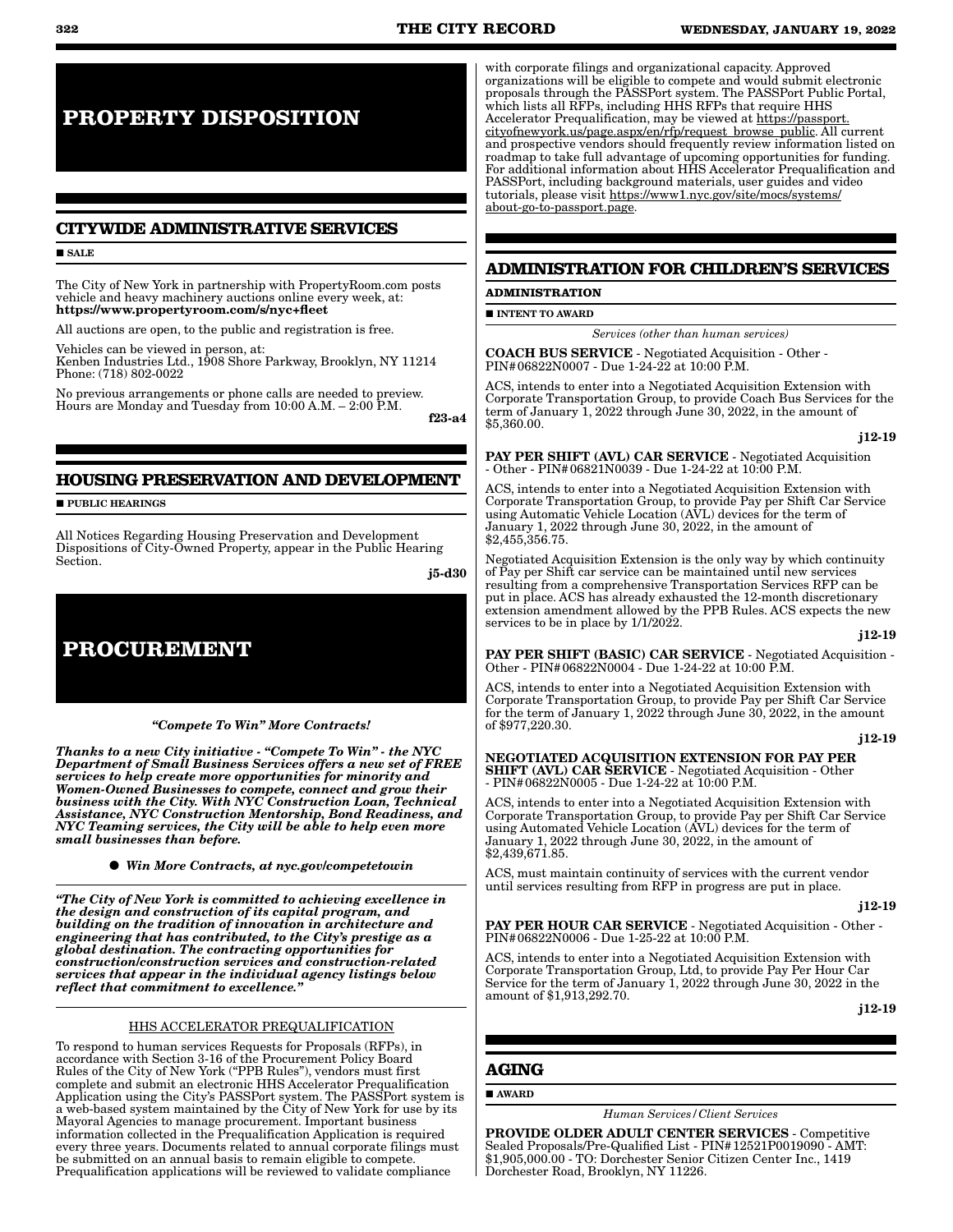#### DFTA ID: C29

Older Adult Centers (OAC) provide an outlet aimed, at socialization for community-dwelling older adults and prevent them from being isolated and disenfranchised. Older Adults engage in various programs and participate classes and activities including but not limited to art, music, dance, chronic disease self-management classes, nutrition workshops, benefits screenings, technology classes; recreational trips, transportation services; and congregate meals.

 $-$  j19

PROVIDE OLDER ADULT CENTER SERVICES - Competitive Sealed Proposals/Pre-Qualified List - PIN# 12521P0019097 - AMT: \$2,659,800.00 - TO: United Senior Citizens of Sunset Park Inc., 475 53rd Street, Brooklyn, NY 11220-2712.

#### DFTA ID: C86

Older Adult Centers (OAC) provide an outlet, aimed at socialization for community-dwelling older adults and prevent them from being isolated and disenfranchised. Older Adults engage in various programs and participate classes and activities including but not limited to art, music, dance, chronic disease self-management classes, nutrition workshops, benefits screenings, technology classes; recreational trips, transportation services; and congregate meals.

United Senior Citizens of Sunset Park Inc (United Neighborhood Senior Citizens Ctr) 475 53rd Street, Brooklyn, NY 11220.  $\div$  j19

PROVIDE OLDER ADULT CENTER SERVICES - Competitive Sealed Proposals/Pre-Qualified List - PIN# 12521P0019064 - AMT: \$3,193,389.00 - TO: Brooklyn Section National Council of Jewish Women Inc., 1001 Quentin Road, Brooklyn, NY 11223.

#### DFTA ID: C13

Older Adult Centers (OAC) provide an outlet, aimed at socialization for community-dwelling older adults and prevent them from being isolated and disenfranchised. Older Adults engage in various programs and participate classes and activities including but not limited to art, music, dance, chronic disease self-management classes, nutrition workshops, benefits screenings, technology classes; recreational trips, transportation services; and congregate meals.

Brooklyn Section National Council of Jewish Women (Council Ctr for Senior Citizens) 1001 Quentin Road, Brooklyn, NY 11223.

 $\bullet$  j19

### **CITYWIDE ADMINISTRATIVE SERVICES**

AWARD

#### *Goods*

TRUCKS, 4X4 CREW CAB PLATFORM W/CRANE - Competitive Sealed Bids - PIN#8572100088 - AMT: \$1,357,506.00 - TO: Gabrielle Truck Sales, Ltd., 153- 20 South Conduit Avenue, Jamaica, NY 11434.

 $\div$  j19

*Services (other than human services)*

REAL-TIME VEHICLE TRACKING - Intergovernmental Purchase - PIN# 85622G0001001 - AMT: \$5,235,472.00 - TO: AT&T Mobility LLC, 7229 Parkway Drive, Hanover, MD 21076-1317.

Renewal of real-time vehicle tracking contract, CT1 20215400601

 $\div$  j19

#### **ADMINISTRATION**

**SOLICITATION** 

#### *Goods*

UNIFORMS AND ACCESSORIES - Competitive Sealed Bids - PIN#85722B0014 - Due 3-2-22 at 10:30 A.M.

All Bids are submitted electronically using NYC PASSPort. To review the details (bid documents, pre-bid conference notices, etc.), of this solicitation and participate, you must have a PASSPort account. Please use the link below and use the "keyword" search field, to locate the solicitation for "UNIFORMS AND ACCESSORIES". You may also search using the EPIN 85722B0014.

https://passport.cityofnewyork.us/page.aspx/en/rfp/request\_browse\_ public

If you have any issues with PASSPort, please email the PASSPort Helpdesk, at: help@mocs.nyc.gov.

*Use the following address* unless otherwise specified in notice, to secure, examine or submit bid/proposal documents, vendor prequalification and other forms; specifications/blueprints; other information; and for opening and reading of bids, at date and time specified above.

*Citywide Administrative Services, 1 Centre Street, 18th Floor South, New York, NY 10007. Brian Lee (212) 386-6344; blee@dcas.nyc.gov*

 $\bullet$  j19

#### **INTENT TO AWARD**

*Services (other than human services)*

#### NEGOTIATED ACQUISITION- TURNKEY ENERGY CONSULTING SERVICE - Negotiated Acquisition - Testing or experimentation is required. PIN#85622N0004 - Due 1-21-22 at 5:00 P.M.

In accordance with Section 3-04(b)(2)(ii) of the Procurement Policy Board rules, the Department of Citywide Administrative Services, is seeking to use the Negotiated Acquisition method to extent its current contract with NuEnergen LLC, to provide services in the following areas covering Demand Management Services to Division of Energy Management (DEM):

- 1. Demand Responses Services
- 2. Real-Time Monitoring Services (Utility meter real-time monitoring, direct access data acquisition, cabling (LAN and Power), and submetering)
- 3. Software Interface and Development Services
- 4. Support, Training and Customer Services

The new contract is from July 1, 2022 to June 30, 2025, with one renewal option of 3 years term.

*Use the following address* unless otherwise specified in notice, to secure, examine or submit bid/proposal documents, vendor prequalification and other forms; specifications/blueprints; other information; and for opening and reading of bids at date and time specified above.

*Citywide Administrative Services, 1 Centre Street, 18th Floor, New York, NY 10007. Israt Tabassum (212) 386-5017; itabassum@dcas.nyc.gov*

j14-21

# **DESIGN AND CONSTRUCTION**

#### **PROGRAM MANAGEMENT**

**VENDOR LIST** 

*Construction/Construction Services*

#### PQL GC- SMALL PROJECTS LIST

- 1. 2 Saab Construction Inc.
- 2 Alliance Tri State Construction Inc
- 3 Amcon Contracting Corp
- 4 APN Construction Corp
- 5 Armstrong Roofing Corp.
- 6 Butt Associates, Inc. DBA New England Construction
- 7 C.D.E Air Conditioning Co, Inc
- 8 CDS Mestel Construction Corp.
- 9 CM&E Con, Inc.
- 10 Deborah Bradley Construction
- 11 Deem Construction Corp.
- 12 Doyle-Baldante, Inc.
- 13 E&A Restoration Inc.
- 14 Eagle 1 Mechanical Inc.
- 15 Elit Green Builders Corp
- 16 Five Star Contracting Companies Inc.
- 17 Gryphon Construction Inc.
- 18 Hibuild LLC
- 19 Jobco Incorporated
- 20 K.O. Technologies, Inc.
- 21 Knightsbridge Construction
- 22 Ko Jin Industries Inc
- 23 KUNJ Construction Corp
- 24 Lanmark Group, Inc.
- 25 Lo Sardo General Contractors, Inc.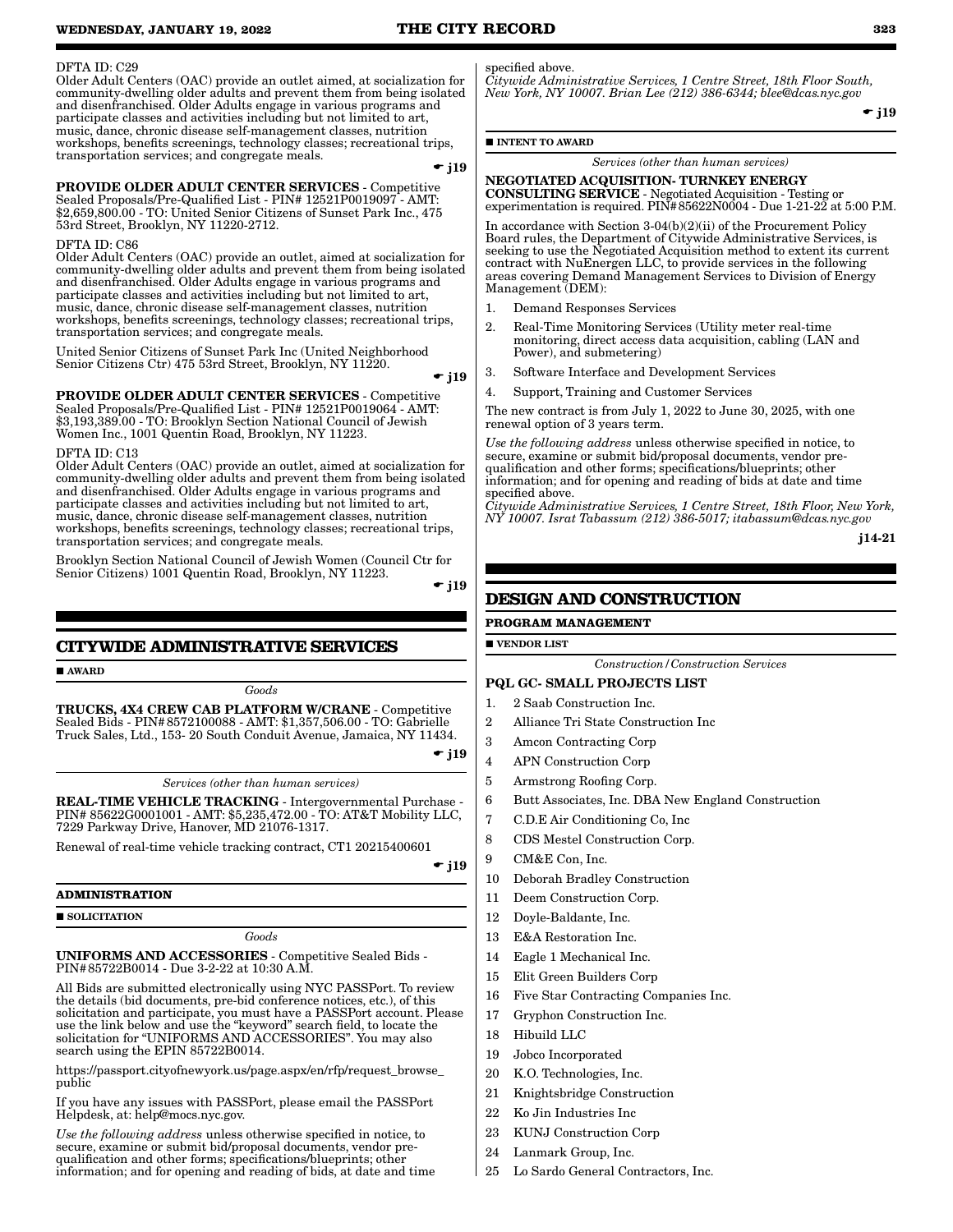- 26 Metropolitan Construcution Corp.
- 27 Mongiove Associates
- 28 Neelam Construction Corporation
- 29 Nicholson and Galloway
- 30 NSP Enterprises Inc
- 31 On-Trac Construction
- 32 Padilla Construction Services Inc
- 33 PMY Construction Corp.
- 34 Pro-Metal Construction Inc
- 35 Renu Contracting & Restoration Inc.
- 36 Sharan Builders Inc.
- 37 Spencer Contracting
- 38 Stalco Construction, Inc.
- 39 Tameer Inc.
- 40 UTB United Technology Inc
- 41 V.I.V. Contracting Corp.
- 42 XBR Inc.

*Use the following address* unless otherwise specified in notice, to secure, examine or submit bid/proposal documents, vendor prequalification and other forms; specifications/blueprints; other information; and for opening and reading of bids, at date and time specified above.

*Design and Construction, 30-30 Thomson Avenue, First Floor, Long Island City, NY 11101. Brenda Barreiro (718) 391-1041; barreirbr@ddc. nyc.gov*

 $\div$  i19

# PQL-GC MEDIUM PROJECTS

- 1 Akela Contracting
- 2 Amcon Contracting Corp
- 3 Armstrong Roofing Corp.
- 4 ASHNU International, Inc.
- 5 C & L Contracting Corp.
- 6 C.D.E Air Conditioning Co, Inc
- 7 CDS Mestel Construction Corp.
- 8 Delric Construction Co., Inc.
- 9 Doyle-Baldante, Inc.
- 10 E&A Restoration Inc.
- 11 Elit Green Builders Corp
- 12 Five Star Contracting Companies Inc.
- 13 Gryphon Construction Inc.
- 14 Iannelli Construction Co. Inc.
- 15 Jobco Incorporated
- 16 Knightsbridge Construction
- 17 KUNJ Construction Corp
- 18 Lanmark Group, Inc.
- 19 Litehouse Builders, Inc.
- 20 Lo Sardo General Contractors, Inc.
- 21 Loduca Associates, Inc.
- 22 Metropolitan Construction Corp
- 23 Mongiove Associates
- 24 MPCC Corp
- 25 Neelam Construction Corporation
- 26 Nicholson and Galloway
- 27 NSP Enterprises Inc
- 28 Oliveira Contracting, Inc.
- 29 Padilla Construction Services Inc
- 30 Paul J. Scariano, Inc.
- 31 Pavarini McGovern
- 32 Pro-Metal Construction Inc
- 33 Richter+Ratner
- 34 Sea Breeze General Construction, Inc.
- 35 Sharan Builders Inc
- 36 Stalco Construction, Inc.
- 37 Universal Construction Resources, Inc.
- 38 UTB United Technology Inc
- 39 XBR Inc.

*Use the following address* unless otherwise specified in notice, to secure, examine or submit bid/proposal documents, vendor prequalification and other forms; specifications/blueprints; other information; and for opening and reading of bids, at date and time specified above.

*Design and Construction, 30-30 Thomson Avenue, First Floor, Long Island City, NY 11101. Brenda Barreiro (718) 391-1041; barreirbr@ddc. nyc.gov*

 $\div$  i19

# **EDUCATION**

**SOLICITATION** 

*Goods and Services*

### CORRECTION: INVESTMENT MANAGER SEARCH FOR GLOBAL LISTED INFRASTRUCTURE EX FOSSIL FUELS - Request for Proposals - PIN# BER13041 - Due 1-19-22 at 5:00 P.M.

Investment Manager Search, for Global Listed Infrastructure Ex Fossil Fuels The New York City Board of Education Retirement System ("BERS"), is conducting this investment manager search (this "Search"), to identify and select investment management firms, or a pool of investment management firms, to create and manage one or more Global Listed Infrastructure (Ex Fossil Fuels) Equity Portfolio for BERS. How to Participate in this Search: To be considered, investment management firms must comply with the requirements  $(1) - (3)$  listed below: 1. All firms shall carefully review the Notice of Search and the Minimum Requirements described in Section 1.4 of the Investment Manager Notice of Search. Interested firms that meet the Minimum Requirements must enter their information in eVestment Alliance's database to be considered by Segal Marco Advisors, BERS' Investment Consultant. Information on requirements for entering information into these databases can be found at, https://www.evestment.com (click on "Submit My Data"). The Investment Consultant will review the database and provide BERS with a written report identifying the investment managers that meet the Minimum Requirements. 2. All firms must ensure that they completely identify their firm and product information in the aforementioned databases. Additionally, firms must ensure that the information (such as organization, product, returns, portfolio characteristics and AUM data) is current and accurate as of September 30, 2021. 3. There is no fee for entering information into the aforementioned database. Firms are advised that information in the database may become part of any pool contract that results from this Search. Current and accurate data must be in the aforementioned databases by the deadline stated in Section I of this Notice of Search, at which time the Investment Consultant shall commence its review of the database. Consistent with the policies expressed by the City of New York, participation by Minority-Owned and Women-Owned businesses or partnering arrangements with Minority-Owned and Women-Owned investment firms are encouraged. Additionally, participation by small and New York City-based businesses is also encouraged. The Notice of Search which fully describes the scope of the search, minimum requirements, how to participate and the evaluation process will be available for download from the BERS' website, https://www.bers.nyc. gov/site/bers/notices/requests-for-proposals.page, on or about December 15, 2021. To download the Notice of Search, from BERS' website, select "RFPs & Solicitations" then "Notice of Search for "Investment Manager Search for Global Listed Infrastructure Ex Fossil Fuels". Questions about the Notice of Search should be transmitted by email to Sabrina Hayat, at BERSProcurement@bers.nyc.gov, by January 19, 2022, by 3:00 P.M. EST.

*Use the following address* unless otherwise specified in notice, to secure, examine or submit bid/proposal documents, vendor prequalification and other forms; specifications/blueprints; other information; and for opening and reading of bids at date and time specified above.

*Education, 55 Water Street, 50th Floor, New York, NY 10041. Sabrina Hayat (929) 305-3874; BERSProcurement@bers.nyc.gov*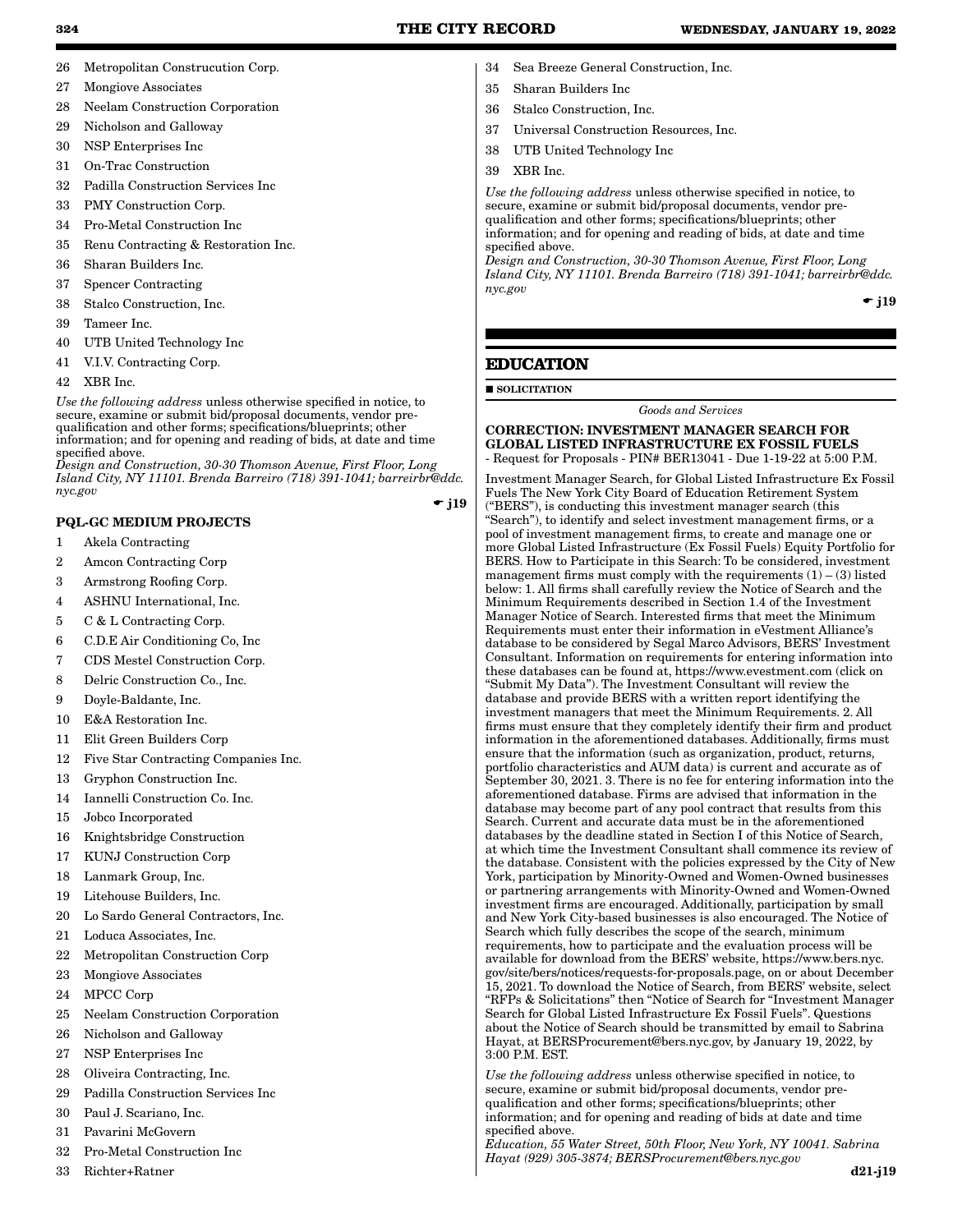# **HEALTH AND MENTAL HYGIENE**

# **AGENCY CHIEF CONTRACTING OFFICER**

#### **INTENT TO AWARD**

*Goods*

81622Y0143-SOLE SOURCE WITH CLEAR LABS - Sole Source - - Available only from a single source - PIN#81622Y0143 - Due 1-31-22 at 12:00 A.M.

#### EPIN 81622Y0143

In accordance with Section 3-05 of the NYC Procurement Policy Board Rules, the NYC Department of Health and Mental Hygiene, intends to enter into a four and half year Sole Source contract, with Clear Labs Inc., to procure sole source assay kits, reagents, equipment, instruments and other supplies for testing and genome sequencing. These testing products will meet the needs of the Public Health Laboratory, especially the instrument, which can sequence CoV-2 genomes, with 3000 specimens in 12 days, or about 250 specimens a day. CoV-2 sequences will allow for contact tracing and identify dynamics of viral spread and evolution. DOHMH, determined that Clear Labs Inc., is a Sole Source vendor, as they are the manufacturer and the only authorized supplier of these testing products and instruments.

Potential vendors who believe they can provide these testing goods can submit an expression of interest via email no later than 1/31/2022.

*Use the following address* unless otherwise specified in notice, to secure, examine or submit bid/proposal documents, vendor prequalification and other forms; specifications/blueprints; other information; and for opening and reading of bids at date and time specified above.

*Health and Mental Hygiene, 42-09 28th Street, Long Island City, NY 11101. Shamecka Williams (347) 396-6656; swillia9@health.nyc.gov*

j14-21

### **HOUSING AUTHORITY**

#### **PROCUREMENT**

SOLICITATION

*Goods and Services*

NYCHA 2.0 PERMANENT AFFORDABILITY COMMITMENT TOGETHER (PACT) REQUEST - Request for Qualifications - PIN#359905 - Due 2-17-22 at 2:00 P.M.

In December 2018, the Mayor's Office and the New York City Housing Authority (NYCHA) released NYCHA 2.0, a comprehensive plan to preserve the city's public housing. This 10-year plan will bring \$24 billion in vital repairs to New York City's aging public housing and ensure residents have the safe, decent, and affordable homes they deserve. An important strategy outlined in the NYCHA 2.0 plan is to leverage programs of the U.S. Department of Housing and Urban Development (HUD) to preserve existing public housing stock via NYCHA's preservation initiative called "PACT" – Permanent Affordability Commitment Together. As such, NYCHA is seeking applications outlining the qualifications of applicants' ability to finance, rehabilitate, facilitate property management, and provide social services delivery to support the conversion of developments from the public housing program under Section 9 of the U.S. Housing Act of 1937, as amended, to a voucher platform under Section 8 of the Act, pursuant to RAD and the Section 18 and Part 200 disposition process.

This Request for Qualifications (RFQ) enables NYCHA, to continue to streamline the PACT procurement process by creating a pre-qualified list of potential partners for forthcoming PACT conversions. Developers, property managers, general contractors, and social service providers are welcomed and encouraged to apply as stand-alone entities. Developer, general contractor, property manager, and social service provider applicants must submit qualifying materials by February 17, 2022. Developer, general contractors, property manager, and social service provider applicants will be notified on March 3, 2022 if they meet the required thresholds to qualify for NYCHA's prequalified list of partners. The list of developer, general contractor, property manager, and social service provider pre-qualified partners will be made available, to the public on March 4, 2022. To remain prequalified, existing PACT partners must submit a revised questionnaire to NYCHA as detailed within the RFQ.

The Pre-Submission Conference for entities that are not social service providers will be held virtually, January 25, 2022, at 10:00 A.M. The Pre-Submission Conference for social service provider entities will be held virtually January 27, 2022, at 10:00 A.M. To RVSP for either of

the Pre-Submission Conferences, please fill out the following form: https://forms.office.com/g/4Vqs14K1sc.

NYCHA, additionally recommends that Proposers submit, via email, written questions to NYCHA's Coordinator, at rfp.procurement@nycha. nyc.gov by no later than 2:00 P.M. on January 27, 2022. Questions submitted in writing must include the firm name and the name, title, address, telephone number and email address of the individual to whom responses, to the Proposer's questions should be given. Proposers will be permitted to ask additional questions, at the Pre-Submission Conference. All questions and answers will be provided to all firms that received a copy of this RFP.

In order to be considered Proposers MUST electronically upload a single .pdf containing all components of the Proposal, which may not exceed 4G, into iSupplier. Instructions for registering for iSupplier can be found, at: http://www1.nyc.gov/site/nycha/business/isupplier-vendorregistration.page. After Proposer registers for iSupplier, it typically takes 24 to 72 hours for Proposer's iSupplier profile to be approved. It is Proposer's sole responsibility to leave ample time to complete iSupplier registration and submit its Proposal through iSupplier before the Proposal Submission Deadline. NYCHA is not responsible for delays caused by technical difficulty or caused by any other occurrence. NYCHA will not accept Proposals via email or facsimile. The submission of, attachments containing embedded documents or proprietary file extensions is prohibited.

Each new applicant shall submit a full electric copy of your proposal through the iSupplier system in Adobe PDF format. Existing Pre-Qualified Partners are subject to different submission requirements, which are outlined in the RFQ.

*Use the following address* unless otherwise specified in notice, to secure, examine or submit bid/proposal documents, vendor prequalification and other forms; specifications/blueprints; other information; and for opening and reading of bids, at date and time specified above.

*Housing Authority, 90 Church Street, 6th Floor, New York, NY 10007. Yesenia Rosario (212) 306-4536; rfp.procurement@nycha.nyc.gov*

 $\div$  j19

# **HUMAN RESOURCES ADMINISTRATION**

#### **INTENT TO AWARD**

*Human Services/Client Services*

ON CALL CASE MANAGEMENT - BRONX - Negotiated Acquisition - Other - PIN#06922N0026 - Due 1-24-22 at 5:00 A.M.

This is a negotiated acquisition extension, to continue services until a new contract is finalized.

This NAE will allow the incumbent provider; Jewish Board of Family & Children Services, to maintain the continuity of critical services, until a new RFP is processed.

j14-21

NYS UNIFIED COURT SYSTEM - Government to Government - PIN#06922T0001 - Due 1-24-22 at 5:00 A.M.

New York State Unified Court System, has agreed to continue it's partnership with HRA's Office of Civil Justice to support the operation of a telephone hotline, to provide information about Housing Court and eviction proceedings, procedural instructions for tenants facing eviction and information about accessing legal services through OCJ's programs

#### j14-21

#### HASA NAE FOR LANTERN NYNYIII PERMANENT

CONGREGATE - Negotiated Acquisition - Other - PIN#06922N0028 - Due 1-25-22 at 5:00 A.M.

The Human Resources Administration (HRA) HIV/AIDS Services Administration (HASA), is requesting the nine-month NAE, for a contract extension for NYNYIII Permanent Congregate Housing Provider the Lantern Community Services, Inc., to provide the continuity of Housing and Supportive Services for HRA clients (35 units).

An NAE with the incumbent vendor - Lantern Community Services, Inc., is needed to maintain the continuity of Housing and Supportive Services, for HRA clients. HRA has determined that there is a compelling need, because of the Agency's programmatic responsibilities until a new RFP is processed.

#### j18-25

BRONX - ON-CALL CASE MANAGEMENT NAE - Negotiated Acquisition - Other - PIN#06922N0023 - Due 1-25-22 at 5:00 A.M.

The New York City Department of Homeless Services (DHS), Emergency and Intervention Services (EIS), is requesting a Negotiated Acquisition Extension, for one (1) year in the amount of \$200,000.00. Catholic Charities will provide emergency and on-call case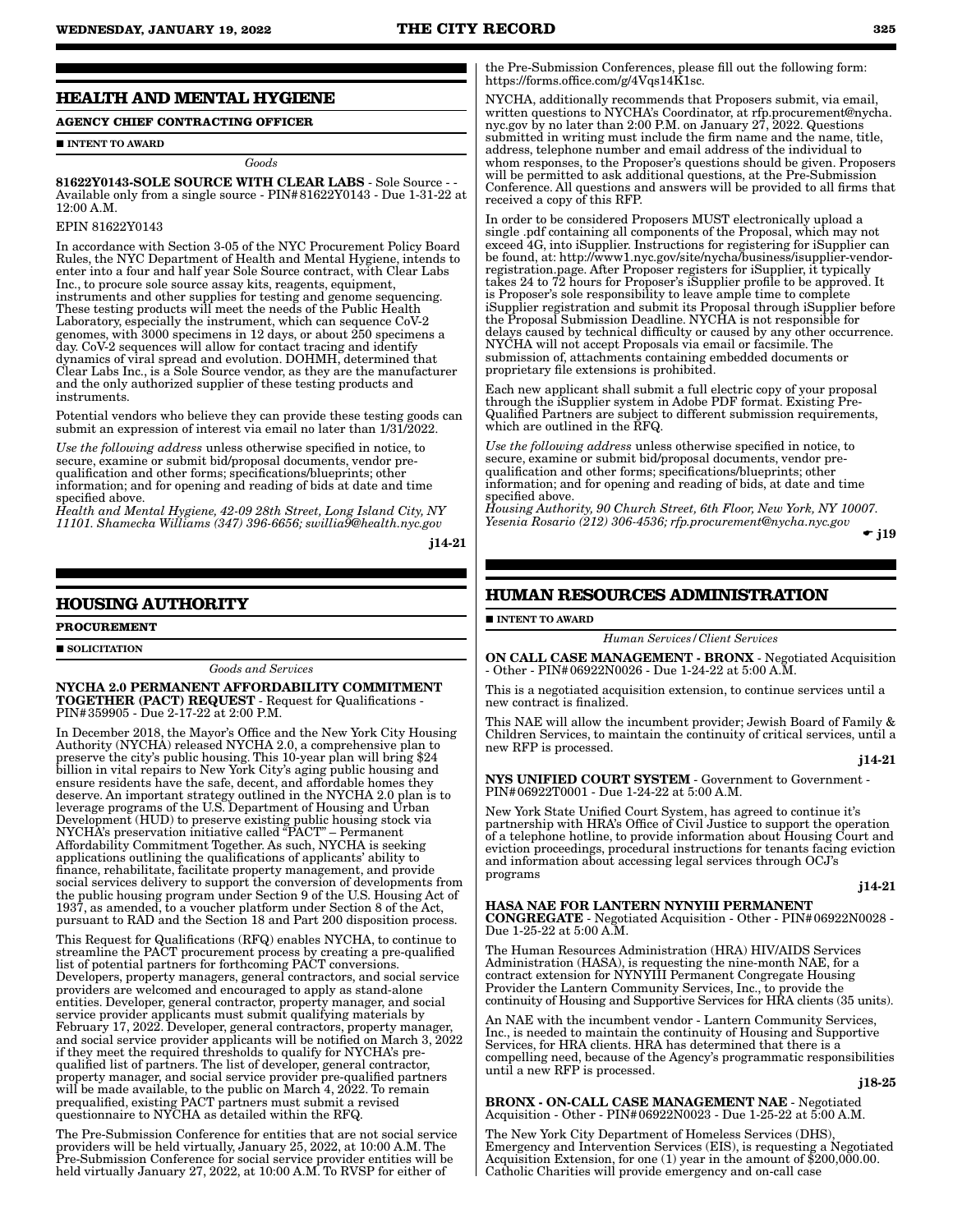management services in the Borough of the Bronx, in the event of a major storm, electric outage or any other emergencies that may occur. The Contract Term will be from 8/1/2021 - 7/31/2022.

This NAE request is with the incumbent provider is needed to maintain the continuity of services until a new RFP is processed.

j18-25

#### JEWISH BOARD OF FAMILY & CHILDREN'S SERVICES - ON-CALL CASE MANAGEMENT – STATEN ISLAND - Negotiated Acquisition - Other - PIN#06922N0033 - Due 1-24-22 at 7:00 P.M.

The office of Emergency Intervention Services (EIS), is requesting a NAE (Negotiated Acquisition Extension), to extend On-Call Case Management services in Staten Island, provided by Jewish Board of Family & Children's Services, for one year.

j14-21

#### BROOKLYN ON CALL CASE MANAGEMENT - Negotiated Acquisition - Other - PIN#06922N0025 - Due 1-24-22 at 5:00 A.M.

One year extension, to continue services until a new contract is in place.

j14-21

AWARD

*Services (other than human services)*

MARKET DIRECT STORE FRONT - Sole Source - Other - PIN#06922S0002001 - AMT: \$90,116.64 - TO: Electronics for Imaging Inc., 6750 Dumbarton Cir, Fremont, CA 94555.

Requesting for 18 months sole source contract with EFI, for the sum of \$90,116.64 from 5/1/2021 to 10/31/2022. Monthly Term License Subscription - Pace \$2,422.71 for 18 months= \$43,608.78 Monthly Term License Subscription - Market Direct Store Front \$2,048.94 for 18 months = \$36,880.92 Monthly System Hosting - Pace \$432.55 for 18 months = \$7,785.90 Monthly System Hosting - Market Direct Store Front \$102.28 for 18 months = \$1,841.04 Total: 18 Months = \$90,116.64 CERTIFICATION.

 $\div$  j19

*Human Services/Client Services*

PERMANENT SUPPORTIVE CONGREGATE HOUSING FOR HASA CLIENTS - Competitive Sealed Proposals - Other - PIN#06922P0028001 - AMT: \$2,762,795.00 - TO: Lantern Community Services Inc., 494 Eighth Avenue, 20th Floor, New York, NY 10001.

To provide permanent supportive congregate housing and services to HIV/AIDS Services Administration (HASA) clients, who have a history of mental illness, substance use disorder, or mental illness with a co-occurring substance use disorder. (FWC - Competition II).

 $\div$  j19

# **INFORMATION TECHNOLOGY AND TELECOMMUNICATIONS**

**INTENT TO AWARD** 

*Services (other than human services)*

#### MOCTO/OMB PROJECT WITH GSA/18F - AGILE DIGITAL PRODUCT DEVELOPMENT AND PROJECT DE-RISKING - Government to Government - PIN#85822T0002 - Due 1-26-22 at 2:00

P.M. Pursuant to Section 3-13(d) of the Procurement Policy Board Rules

(PPB), The Department of Information Technology and Telecommunications (DoITT), on behalf of the Mayor's Office of the CTO (MOCTO), intends to enter into a Government to Government Contract, with GSA/18F, for agile digital product development and project de-risking, to work on an upcoming digital SWAT Team project, with MOCTO staff.

j18-25

# **MAYOR'S FUND TO ADVANCE NEW YORK CITY**

#### **FINANCE AND OPERATIONS**

**SOLICITATION** 

*Goods and Services*

REQUEST FOR PROPOSALS: DESIGNED BY COMMUNITY - Request for Proposals - PIN# 202201 - Due 2-22-22 at 1:00 A.M.

The awarded Non-Profit Community Based Organization will support the enrollment of the Designed by Community Fellowship Cohort through activating their existing Community networks. Non-Profit Community Based Organizations with active Community groups who exist as a part of their operational model will be prioritized.

Please visit the RFP section of our site, at nyc.gov/fund, to view full RFP details.

*Use the following address* unless otherwise specified in notice, to secure, examine or submit bid/proposal documents, vendor prequalification and other forms; specifications/blueprints; other information; and for opening and reading of bids at date and time specified above.

*Mayor's Fund to Advance New York City, 253 Broadway, 6th Floor, New York, NY 10007. Cesaryna Pena (212) 788-2670; fundrfp@cityhall.nyc.gov* j10-24

# **PARKS AND RECREATION**

**AWARD** 

*Construction/Construction Services*

# CITYWIDE ELECTRICAL SYSTEMS RECONSTRUCTION

(CNYG-1620M) - Competitive Sealed Bids - PIN#CNYG-1620M - AMT: \$1,998,780.00 - TO: Bel-Air Electric Construction, Inc., 30 Stewart Street, Hewlet, NY 11557.

EPIN: 84620B0158

 $\div$  i19

#### HIGHLAND PARK STONE BRIDGE OVERLOOK AREA RECONSTRUCTION - Competitive Sealed Bids - PIN#Q020-418M - AMT: \$2,975,656.38 - TO: Jr Cruz Corp., 33 West Main Street, Holmdel, NJ 07733.

EPIN: 84620B0083

 $\div$  j19

CASTLEWOOD PLAYGROUND MULTIPURPOSE PLAY AREA RECONSTRUCTION - Competitive Sealed Bids - PIN#Q327-119M - AMT: \$1,994,685.00 - TO: Rocco Agostino Landscape and General Contractor Corp., 53-46 97th Place, Corona, NY 11368. E-PIN: 84620B0108

#### BAYSIDE PLAYGROUND COMFORT STATION

RECONSTRUCTION - Competitive Sealed Bids - PIN#Q389-119M - AMT: \$1,292,750.40 - TO: HIMA Group, Inc., 4 Cathedral Avenue, Garden City, NY 11530.

Q389-119M - Bayside Playground Comfort Station Reconstruction E-PIN: 84620B0057

 $\bullet$  j19

 $\bullet$  j19

# **POLICE DEPARTMENT**

#### AWARD

*Services (other than human services)*

#### FORENSIC CONSULTING SERVICES TECHNICAL LEADER FOR FIREARMS ANALYSIS SECTION-NYPD - Competitive Sealed Proposals - Other - PIN# 05620P0001001 - AMT: \$390,000.00 - TO: Stephen M Deady A 3521 Ballistics, 200 Siloam Road, Freehold, NJ 07728.

 $\div$  j19

### **MANAGEMENT AND BUDGET**

**INTENT TO AWARD** 

*Goods*

05622Y0047-SAKO M10 SNIPER RIFLE - Request for Information - PIN# 05622Y0047 - Due 2-2-22 at 2:00 P.M.

Pursuant to Section 3-05 of the NYC Procurement Policy Board Rules, it is the intent of the New York City Police Department ("NYPD"), to enter into sole source negotiations with Atlantic Tactical, located at 772 Corporate Circle, New Cumberland, PA 17070, for the Sako M10 sniper rifle. The M10 rifle was designed as a user configurable, multi caliber modular system. The M10 rifle is a modular design which allows operators to switch calibers between .308 Winchester, .300 Winchester Magnum and .338 Lapua Magnum, by changing the bolt handles. The rifle utilizes a rotary bolt design with radical locking lugs, located at the front of the bolt. The M10 rifle is a manually operated bolt action rifle with a 60 degree opening angle. This rifle has passed inspection, and it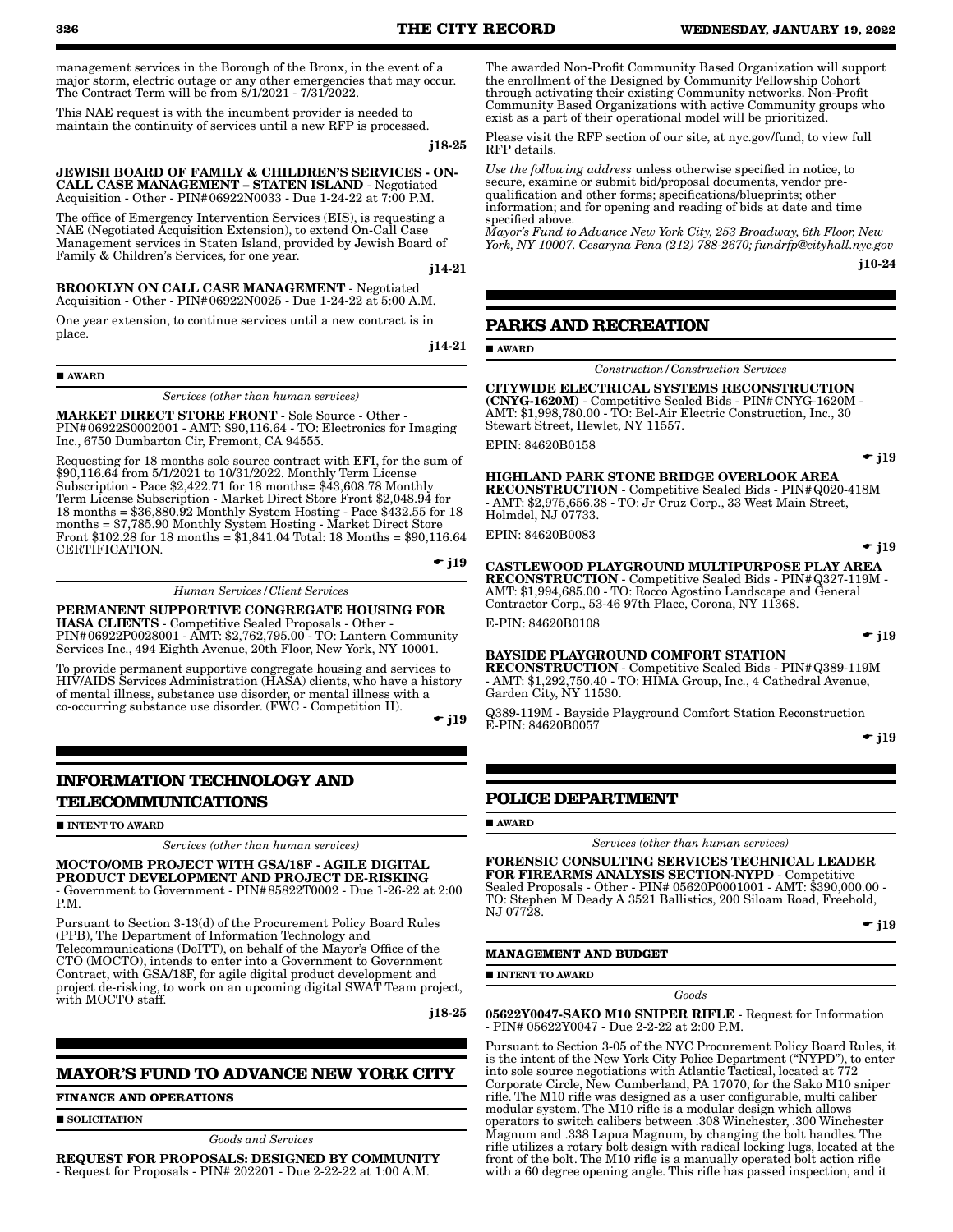has been determined that the rifle meets the standards set forth by the NYPD and manufacturer's specifications. The NYPD, intends to enter into a 2 Year Contract. It is the NYPD's belief that this Sako M10 rifle is provided exclusively by Atlantic Tactical, which in turn has a direct relationship with Beretta USA, which in turn is the sole distributor for Sako products in the Law Enforcement market in the United States. Any vendor besides Atlantic Tactical, that believes it can provide this service, may express interest, in writing, or email, to the NYPD Contract Administration Section, 375 Pearl Street, 15th Floor, Room 207, New York, NY 100038, Attn: Jordan Glickstein, or by sending an email, to Contracts@nypd.org. Any such letter or email must be received, no later than the vendor response date, indicated in this notice.

j14-21

# **CONTRACT AWARD HEARINGS**

**NOTE: LOCATION(S) ARE ACCESSIBLE TO INDIVIDUALS USING WHEELCHAIRS OR OTHER MOBILITY DEVICES. FOR FURTHER INFORMATION ON ACCESSIBILITY OR TO MAKE A REQUEST FOR ACCOMMODATIONS, SUCH AS SIGN LANGUAGE INTERPRETATION SERVICES, PLEASE CONTACT THE MAYOR'S OFFICE OF CONTRACT SERVICES (MOCS) VIA E-MAIL AT DISABILITYAFFAIRS@MOCS.NYC.GOV OR VIA PHONE AT (212) 788-0010. ANY PERSON REQUIRING REASONABLE ACCOMMODATION FOR THE PUBLIC HEARING SHOULD CONTACT MOCS AT LEAST THREE (3) BUSINESS DAYS IN ADVANCE OF THE HEARING TO ENSURE AVAILABILITY.**  $\mathbf{a}$ 

# **COMPTROLLER**

**NOTICE** 

NOTICE IS HEREBY GIVEN that a Public Hearing will be held, on Tuesday, February 1, 2022, at 9:30 AM. The Public Hearing will be held via Conference Call. Call-in #: (646) 876-9923, Meeting ID: 853 0657 5756, Access ID: 858603 on the following items:

IN THE MATTER OF a proposed contract between the New York City Office of the Comptroller and CEM Benchmarking, Inc., located, at 372 Bay Street, Suite 1000, Toronto, Ontario M5H 2W9 for "Cost Benchmarking, Analysis and Research Reporting (Benefit Investment Data Analysis) ". The value of the contract shall be \$115,000.00. The term of the contract shall be from July 1, 2021 to June 30, 2024. PIN#015-188-215-00-IS.

The proposed contract is being renewed, pursuant to Section 4-04 of the Procurement Policy Board Rules.

In order to access the Public Hearing and testify, please call (646) 876-9923, Meeting ID: 853 0657 5756, Access ID: 858603 no later than 9:00 AM. If you require further accommodations, please contact Aya Guriel via email, at aguriel@comptroller.nyc.gov no later than three (3) business days before the hearing date.

 $\div$  j19

# **INFORMATION TECHNOLOGY AND TELECOMMUNICATIONS**

**PUBLIC HEARINGS** 

NOTICE IS HEREBY GIVEN that a Contract Public Hearing will be held, on Wednesday, February 2, 2022, at 10:00 AM. The Public Hearing will be held via Conference Call. Call-in #: 1-917-410-4077, ACCESS CODE: 29118694#.

IN THE MATTER OF a proposed Purchase Order/Contract between the New York City Department of Information Technology and RCI Technologies, Inc. located, at 1133 Green Street, Iselin, NJ 08830, for a MWBE NYC3 Threat Management Specialist. The maximum amount of this Purchase Order/Contract will be \$475,020.00. The term will be two years from issuance of Notice to Proceed. PIN #: 20210201030, E-PIN #: 85822Y0144.

The Vendor has been selected by M/WBE Noncompetitive Small Purchase Method, pursuant to Section 3-08 (c)(1)(iv) of the Procurement Policy Board Rules.

Pursuant to Section 2-11(c)(3) of the Procurement Policy Board Rules, if DoITT does not receive, by January 26, 2022, from any individual a written request to speak, at this hearing, then DoITT need not conduct this hearing. Written notice should be sent to Mark Polyak, via email to mpolyak@doitt.nyc.gov.

 $\div$  i19

# **POLICE DEPARTMENT**

#### **PUBLIC HEARINGS**

NOTICE IS HEREBY GIVEN that a Public Hearing will be held, on Wednesday, February 2, 2022 commencing, at 11:00 A.M via a call-in telephone conference. The dial-in phone number is 866-500-7470 and access code is 34817009.

IN THE MATTER OF a proposed Purchase Order/Contract between the Police Department of the City of New York and Computize Consulting D/B/A The Lytic Group, located, at 155 Water Street Brooklyn, NY 11201 for the provision of LIMS Management Consultant Services for NYPD's Police Laboratory. The Purchase Order/Contract amount will be \$350,000.00. The Purchase Order/Contract term will be two-years from Notice to Proceed. Community Board 7. PASSPort EPIN: 05622W0007001.

The Vendor has been selected, pursuant to Section  $3-08$  (c)(1)(iv) of the Procurement Policy Board Rules.

In order to access the Public Hearing and testify, please call 866-500- 7470, Access code is 34817009, no later than 10:55 A.M. If you require further accommodations, please send an email to contracts@nypd.org no later than five business days before the hearing date.

 $\div$  j19

# **AGENCY RULES**

# **CONSUMER AND WORKER PROTECTION**

**NOTICE** 

### Notice of Adoption

Notice of Adoption to add rules to implement new legislation regarding third-party food delivery services and third-party courier services.

NOTICE IS HEREBY GIVEN PURSUANT TO THE AUTHORITY VESTED IN the Commissioner of Consumer and Worker Protection by Sections 1043 and 2203(f) of the New York City Charter and Section 20-104(b) of the New York City Administrative Code, and in accordance with the requirements of Section 1043 of the New York City Charter, that the Department amends Title 6 of the Rules of the City of New York.

This rule was proposed and published on November 23, 2021. A public hearing was held on December 23, 2021. The Department of Consumer and Worker Protection ("DCWP" or "Department") received and reviewed comments submitted.

#### Statement of Basis and Purpose of Rule

The Department is adding rules to implement Local Law 100 of 2021, Local Law 110 of 2021, and Local Law 115 of 2021, regarding thirdparty food delivery services and third-party courier services.

Specifically, these new rules:

- Set the expiration date for third-party food delivery service licenses and clarify other application requirements;
- Require third-party food delivery services to maintain certain records;
- Establish procedures for complying with requests for records and information;
- Clarify the location of a required disclosure about gratuities for food delivery workers;
- Clarify the location of a required disclosure about third-party telephone number listings;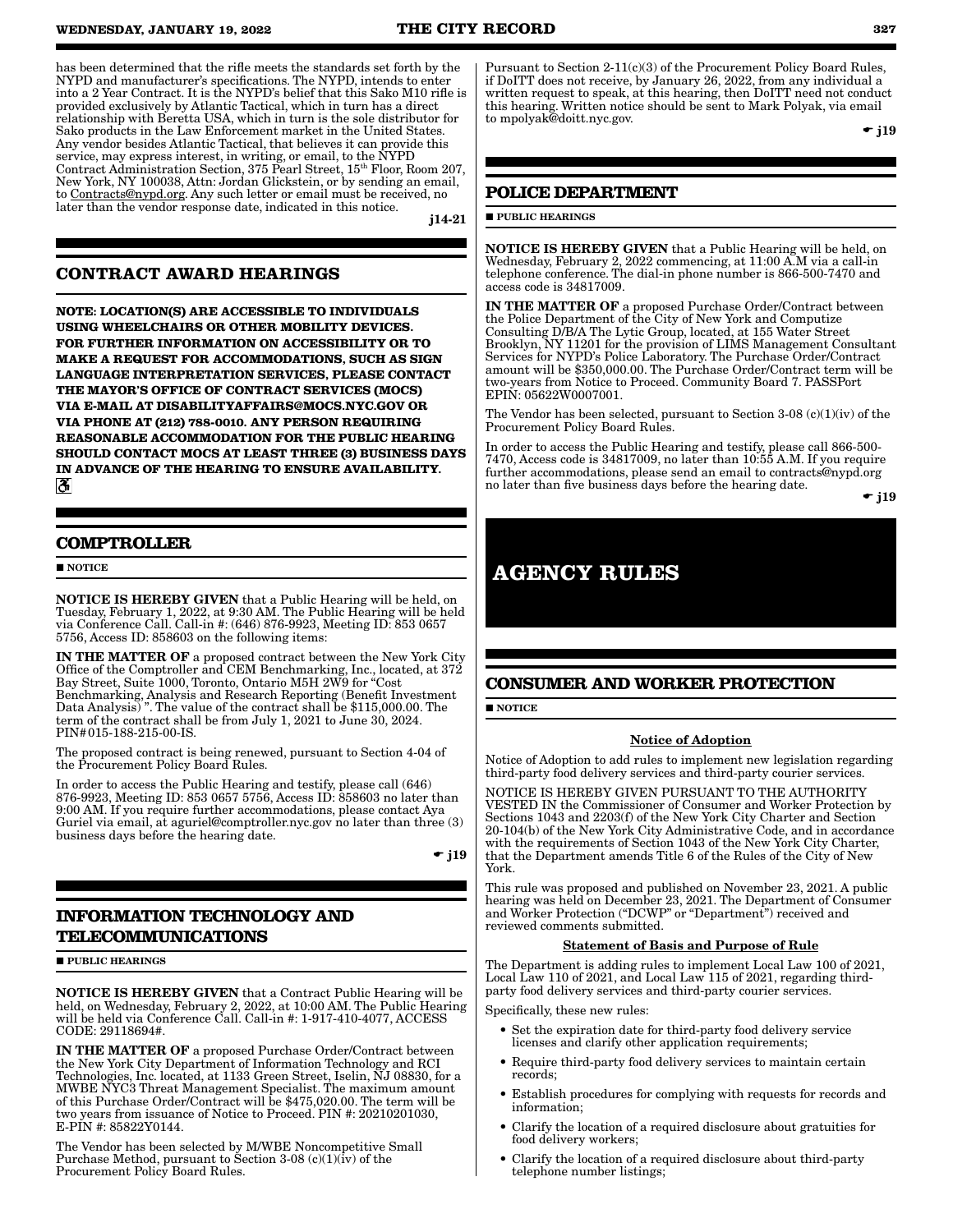- Require third-party delivery services to provide a disclosure and the ability for customers to opt out of certain data sharing;
- Create a penalty schedule for violations related to third-party food delivery services; and
- Clarify requirements for responding to certain requests for data from the Department.

# New material is underlined.

[Deleted material is in brackets.]

"Shall" and "must" denote mandatory requirements and may be used interchangeably in the rules of this department, unless otherwise specified or unless the context clearly indicates otherwise.

Section 1. Chapter 2 of Title 6 of the Rules of the City of New York is amended by adding a new Subchapter KK to read as follows:

#### Subchapter KK: Third-Party Food Delivery Services

## § 2-461 License Application Requirements.

(a) Third-party food delivery service licenses expire on August 31st in odd numbered years.

(b) An application for a third-party food delivery service license must include the Department's basic license application, the third-party food delivery service license application supplement, and any other documents and information requested by the Department.

(c) Pursuant to section 20-113 of the Administrative Code, a separate third-party food delivery service license is required for each trade name that a person uses to conduct the business of a third-party food delivery service. A third-party food delivery service license applicant must submit a separate license application for each trade name it will use to conduct the business of a third-party food delivery service.

(d) A licensee or applicant must notify the Department in writing of any change to the list of websites, mobile applications, third-party food delivery platforms, uniform resource locators, or operating systems provided in the licensee's or applicant's basic license application or third-party food delivery service license application supplement within 10 days of the change.

#### § 2-462 Records.

(a) (1) Pursuant to subdivision (a)(4) of section  $20-563.8$  of the Administrative Code, every third-party food delivery service must maintain records sufficient to document the full ownership of such third-party food delivery service. Such records must be maintained in an electronic format for a period of at least 3 years.

(2) Every third-party food delivery service must maintain records sufficient to demonstrate compliance with the requirements set forth in subdivision (b) of section 20-563.2 of the Administrative Code. Such records must be maintained in an electronic format for a period of at least 3 years.

(3) Every third-party food delivery service must maintain records sufficient to document all customer requests not to share the customer's data with a food service establishment pursuant to subdivision (b) of section 20-563.7 of the Administrative Code. Such records must be maintained in an electronic format for a period of at least 3 years.

(b) (1) A request or subpoena for information or records from the Department must be served on a third-party food delivery service in writing in person, via mail, or via email. A third-party delivery service must respond to a written request or subpoena for information or records from the Department by providing to the Department true, accurate, and contemporaneously made electronic records or information within 30 days of the date that the request is received and in the formats and layouts prescribed by the Department in such request or subpoena.

(2) A deadline of more than 30 days may be agreed to on consent by the Department and the third-party food delivery service.

(3) The Department may issue a summons to a third-party food delivery service who fails to provide true and accurate electronic records or information by the deadline provided in the written request or subpoena or the deadline agreed to by the parties, provided that the monetary penalties authorized by section 20-563.10 of the Administrative Code for a violation of section 20-563.8 of the Administrative Code shall not apply while such written request or subpoena is the subject of a pending proceeding.

(c) A third-party delivery service's failure to maintain, retain, or produce a record that is required by law or rule to be maintained that is relevant to a material fact alleged by the Department in a summons, petition, or other notice of hearing creates a reasonable inference that such fact is true.

#### § 2-463 Gratuities for Food Delivery Workers

The disclosure required by subdivision (b) of section 20-563.2 of the Administrative Code must be made:

(a) directly adjacent to the gratuity solicitation; or

(b) accessible via a link placed directly adjacent to the gratuity solicitation if such link is labeled with plain language to describe its contents.

#### § 2-464 Telephone Number Listings.

A listing or link for a third-party telephone number permitted by subdivision (a) of section 20-563.5 of the Administrative Code and the disclosures required by such subdivision for a third-party telephone number must appear directly adjacent to the direct telephone number for the food service establishment.

### § 2-465 Sharing Customer Data.

(a) To comply with subdivision (b) of section 20-563.7 of the Administrative Code, every third-party food delivery service must, for every prospective order, provide the following disclosure in a clear and conspicuous manner: "To process orders, (name of third-party food delivery service) collects customer data, which includes your name, telephone number, email address, delivery address, and what you ordered from the restaurant. As required by New York City law, if the restaurant requests it, (name of third-party food delivery service) will share your customer data concerning this order with the restaurant unless you opt out of sharing your data.

(b) A hyperlink, fillable form, or other means for a customer to opt out of sharing data must be made available directly adjacent to the disclosure required by this section.

(c) Every third-party food delivery service must provide for what is required by this section prior to the customer completing a prospective order and on the same page of its website, mobile application, or other platform where the customer is completing such prospective order.

§ 2. Subchapter B of Chapter 6 of Title 6 of the Rules of the City of New York is amended by adding a new Section 6-79 to read as follows:

#### § 6-79 Third-Party Food Delivery Services Penalty Schedule.

All citations are to Title 20 of the Administrative Code of the City of New York or Title 6 of the Rules of the City of New York.

Unless otherwise specified, the penalties set forth for each section of law or rule shall also apply to all subdivisions, paragraphs, subparagraphs, clauses, items, or any other provision contained therein. Each subdivision, paragraph, subparagraph, clause, item, or other provision charged in the Notice of Violation shall constitute a separate violation of the law or rule.

In certain cases, the Department may ask for license suspension or revocation, as permitted by statute. If a respondent is found in violation of multiple provisions that require a suspension period, the suspension periods shall run concurrently.

Unless otherwise specified by law, a second, or third and subsequent violation means a violation by the same respondent, whether by pleading guilty, being found guilty in a decision, or entering into a settlement agreement for violating the same provision of law or rule, within two years of the prior violation(s).

Violations by third-party food delivery services accrue on a daily basis for each day and for each food service establishment with respect to which a violation is committed.

| <b>Citation</b>            | <b>Violation Description</b>                                         | First<br><b>Violation</b> | First<br>Default | Second<br><b>Violation</b> | Second<br>Default | Third and<br>Subsequent<br><b>Violation</b> | Third and<br>Subsequent<br>Default |
|----------------------------|----------------------------------------------------------------------|---------------------------|------------------|----------------------------|-------------------|---------------------------------------------|------------------------------------|
| Admin Code<br>\$20-563.1   | Operating without a third-party food<br>delivery service license     | \$500                     | \$500            | \$500                      | \$500             | \$500                                       | \$500                              |
| Admin Code<br>$$20-563.2$  | Failure to comply with requirements for the<br>issuance of a license | \$375                     | \$500            | \$450                      | \$500             | \$500                                       | \$500                              |
| Admin Code<br>$§ 20-563.3$ | Failure to comply with the caps on fees                              | \$750                     | \$1,000          | \$900                      | \$1,000           | \$1,000                                     | \$1,000                            |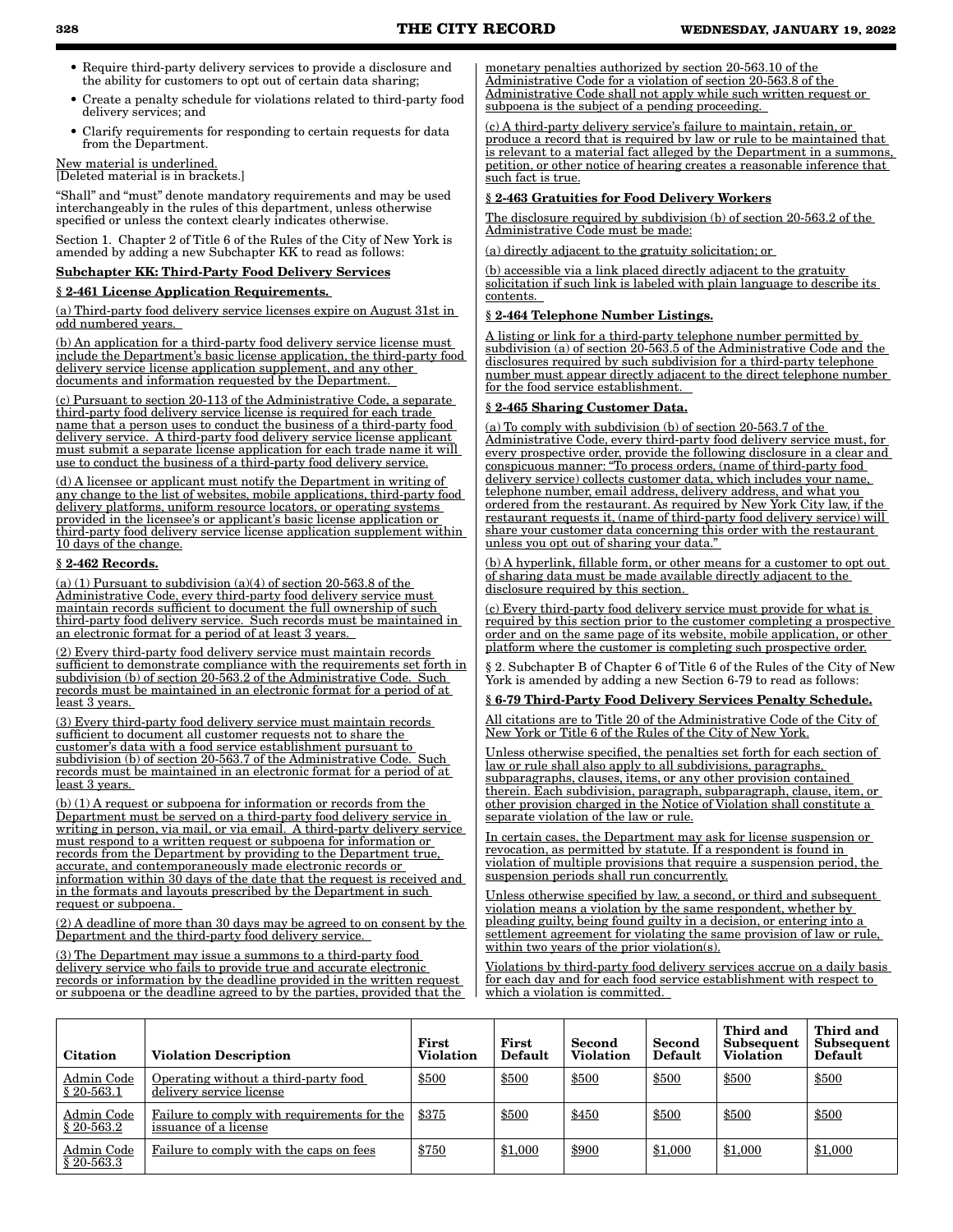| Admin Code                 | Failure to comply with requirements for                                                                                                                                                            | \$375 | \$500 | \$450 | \$500 | \$500 | \$500 |
|----------------------------|----------------------------------------------------------------------------------------------------------------------------------------------------------------------------------------------------|-------|-------|-------|-------|-------|-------|
| \$20-563.4                 | telephone orders                                                                                                                                                                                   |       |       |       |       |       |       |
| Admin Code<br>$$20-563.5$  | Failure to comply with requirements for<br>listing telephone numbers                                                                                                                               | \$375 | \$500 | \$450 | \$500 | \$500 | \$500 |
| Admin Code<br>$$20-563.6$  | Failure to comply with requirements on<br>unauthorized listings or requirements<br>for the contents of agreements between<br>third-party food delivery services and food<br>service establishments | \$375 | \$500 | \$450 | \$500 | \$500 | \$500 |
| Admin Code<br>$§ 20-563.7$ | Failure to comply with requirements on<br>customer data                                                                                                                                            | \$375 | \$500 | \$450 | \$500 | \$500 | \$500 |
| Admin Code<br>$$20-563.8$  | Failure to comply with records<br>requirements                                                                                                                                                     | \$375 | \$500 | \$450 | \$500 | \$500 | \$500 |
| 6 RCNY<br>$§ 2-461$        | Failure to comply with license application<br>requirements                                                                                                                                         | \$375 | \$500 | \$450 | \$500 | \$500 | \$500 |
| 6 RCNY<br>$§ 2-462$        | Failure to comply with records<br>requirements                                                                                                                                                     | \$375 | \$500 | \$450 | \$500 | \$500 | \$500 |
| 6 RCNY<br>$§ 2-463$        | Failure to comply with requirements for<br>gratuities for food delivery workers                                                                                                                    | \$375 | \$500 | \$450 | \$500 | \$500 | \$500 |
| 6 RCNY<br>$§ 2-464$        | Failure to comply with requirements for<br>telephone number listings                                                                                                                               | \$375 | \$500 | \$450 | \$500 | \$500 | \$500 |
| 6 RCNY<br>$§ 2 - 465$      | Failure to comply with requirements for<br>sharing customer data                                                                                                                                   | \$375 | \$500 | \$450 | \$500 | \$500 | \$500 |

Section 3. Chapter 7 of Title 6 of the Rules of the City of New York is amended by adding a new Subchapter H to read as follows:

### Subchapter H: Third-Party Service Workers

§§ 7-801 through 7-809

[Reserved]

# § 7-810 Minimum Pay.

(a) When the department issues a subpoena for data, information or documents under Section  $20-1522(a)(2)$  of the administrative code, a third-party food delivery service or third-party courier service must provide all responsive data, information or documents to the department within 30 days of receiving such subpoena and, if so requested, in the comma-delimited formats and layouts prescribed by the department in such subpoena.

#### THE CITY OF NEW YORK LAW DEPARTMENT 100 CHURCH STREET NEW YORK, NY 10007

Hon. Peter A. Hatch

Commissioner of the Department of Consumer and Worker Protection

- Re: Rules Governing Third Party Food Delivery Services
- No. 2021 RG 083

Dear Commissioner Hatch

Pursuant to New York City Charter § 1043 subd. c, the abovereferenced rule has been reviewed and determined to be within the authority delegated by law to your agency.

Sincerely,

*/s/ Steven Goulden* STEVEN GOULDEN Senior Counsel Division of Legal Counsel

cc: Andrew Schwenk (DCWP) Michael Tiger (DCWP) Tamala Boyd (DCWP) Francisco Navarro

# **SPECIAL MATERIALS**

# **COMPTROLLER**

**NOTICE** 

NOTICE OF ADVANCE PAYMENT OF AWARDS, PURSUANT TO THE STATUTES IN SUCH cases made and provided, notice is hereby given that the Comptroller of the City of New York, will be ready to pay, at 1 Centre Street, Room 29, New York, NY 10007, on 1/26/2022, to the person or persons legally entitled an amount as certified to the Comptroller by the Corporation Counsel on damage parcels, as follows:

| Damage     |           |            |
|------------|-----------|------------|
| Parcel No. | Block Lot |            |
| 13, 14, 15 | 146       | 34, 35, 36 |

Acquired in the proceeding entitled: EMAN Realty Corp., subject to any liens and encumbrances of record on such property. The amount advanced shall cease to bear interest on the specified date above.

> BRAD S. LANDER Comptroller

j11-25

# **HOUSING PRESERVATION AND DEVELOPMENT**

**NOTICE** 

REQUEST FOR COMMENT REGARDING AN APPLICATION FOR A CERTIFICATION OF NO HARASSMENT

Notice Date: January 18, 2022

To: Occupants, Former Occupants, and Other Interested Parties

 $\bullet$  j19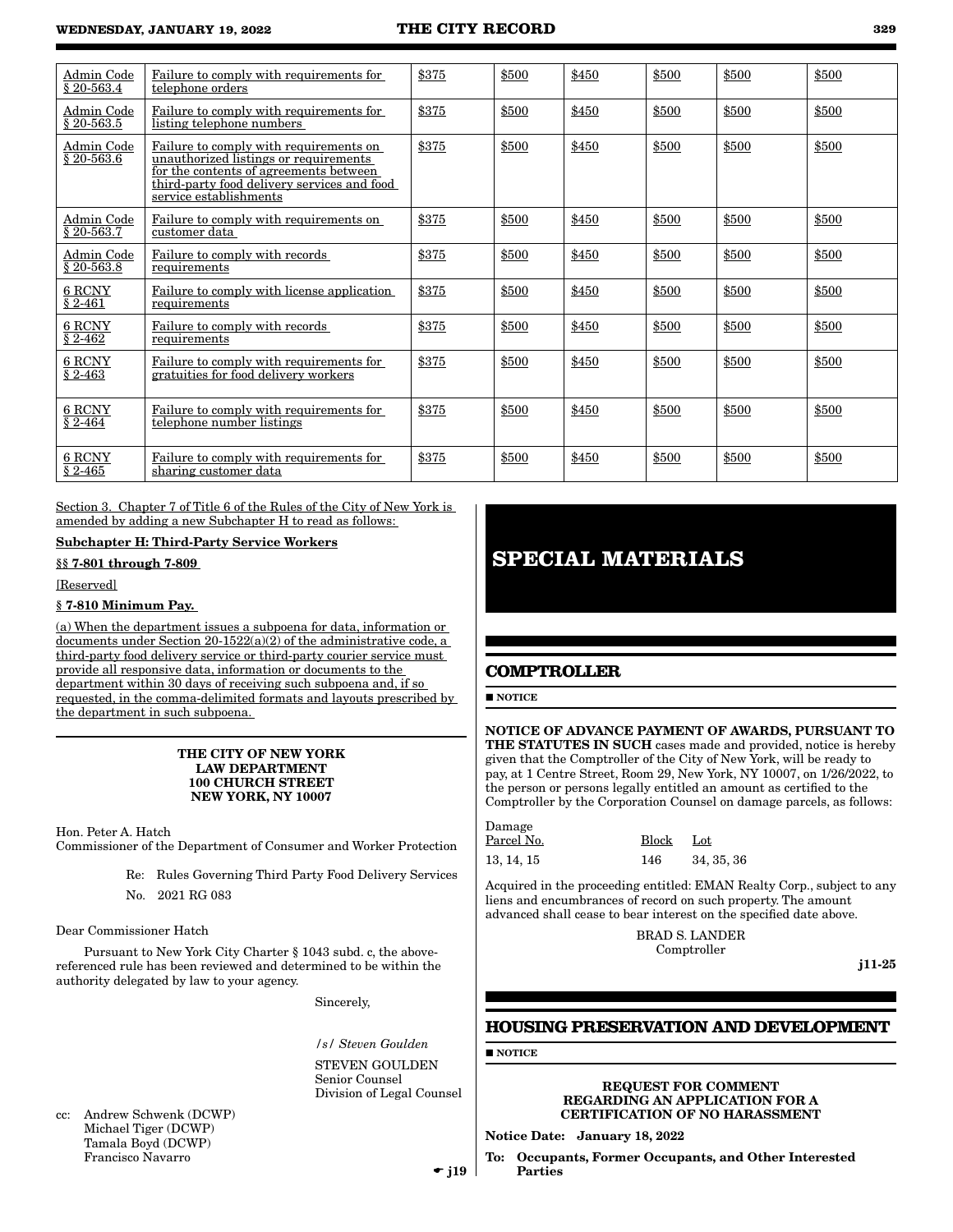| Property:<br>Address           | Application # | <b>Inquiry Period</b>           |
|--------------------------------|---------------|---------------------------------|
| $659~9th$ Avenue,<br>Manhattan | 115/2021      | December 30, 2007<br>to Present |

# Authority: Special Clinton District, Zoning Resolution §96-110

Before the Department of Buildings can issue a permit for the alteration or demolition of a multiple dwelling in certain areas designated in the Zoning Resolution, the owner must obtain a "Certification of No Harassment" from the Department of Housing Preservation and Development ("HPD") stating that there has not been harassment of the building's lawful occupants during a specified time period. Harassment is conduct by an owner that is intended to cause, or does cause, residents to leave or otherwise surrender any of their legal occupancy rights. It can include, but is not limited to, failure to provide essential services (such as heat, water, gas, or electricity), illegally locking out building residents, starting frivolous lawsuits, and using threats or physical force.

The owner of the building identified above has applied for a Certification of No Harassment. If you have any comments or evidence of harassment at this building, please notify HPD, at CONH Unit, 100 Gold Street, 6<sup>th</sup> Floor, New York, NY 10038, by letter postmarked not later than 30 days from the date of this notice or by an in-person statement made within the same period. To schedule an appointment for an in-person statement, please call (212) 863-5277 or  $(212)$  863-8211.

*For the decision on the Certification of No Harassment Final Determination, please visit our website, at www.hpd.nyc.gov, or call (212) 863-8266.*

#### PETICIÓN DE COMENTARIO SOBRE UNA SOLICITUD PARA UN CERTIFICACIÓN DE NO ACOSO

Fecha de notificacion: January 18, 2022

Para: Inquilinos, Inquilinos Anteriores, y Otras Personas Interesadas

| <b>Propiedad:</b> | Dirección:                     | Solicitud #: | Período de<br>consulta:         |  |  |  |  |
|-------------------|--------------------------------|--------------|---------------------------------|--|--|--|--|
|                   | $659~9th$ Avenue,<br>Manhattan | 115/2021     | December 30, 2007<br>to Present |  |  |  |  |

#### Autoridad: Special Clinton District District, Zoning Resolution Código Administrativo §96-110

Antes de que el Departamento de Edificios pueda conceder un permiso para la alteración o demolición de una vivienda múltiple de ocupación de cuartos individuales, el propietario debe obtener una "Certificación de No Acoso" del Departamento de Preservación y Desarrollo de la Vivienda ("HPD") que indique que tiene no haber sido hostigado a los ocupantes legales del edificio durante un período de tiempo especificado. El acoso es una conducta por parte de un dueño de edificio que pretende causar, o causa, que los residentes se vayan o renuncien a cualquiera de sus derechos legales de ocupación. Puede incluir, entre otros, no proporcionar servicios esenciales (como calefacción, agua, gas o electricidad), bloquear ilegalmente a los residentes del edificio, iniciar demandas frívolas y utilizar amenazas o fuerza física.

El dueño del edificio identificado anteriormente ha solicitado una Certificación de No Acoso. Si tiene algún comentario o evidencia de acoso en este edificio, notifique a HPD al CONH Unit, 100 Gold Street, 6th Floor, New York, NY 10038 por carta con matasellos no mas tarde que 30 días después de la fecha de este aviso o por una declaración en persona realizada dentro del mismo período. Para hacer una cita para una declaración en persona, llame al (212) 863-5277 o (212) 863-8211.

Para conocer la decisión final sobre la Certificación de No Acoso, visite nuestra pagina web en *www.hpd.nyc.gov o llame al (212) 863-8266.*

j18-26

#### REQUEST FOR COMMENT REGARDING AN APPLICATION FOR A CERTIFICATION OF NO HARASSMENT

Notice Date: January 18, 2022

To: Occupants, Former Occupants, and Other Interested **Parties** 

| <b>Property:</b> | <b>Address</b>        | <b>Application #</b> | <b>Inquiry Period</b>           |  |  |  |
|------------------|-----------------------|----------------------|---------------------------------|--|--|--|
| Manhattan        | 11 West 119th Street, | 99/2021              | December 13, 2019<br>to Present |  |  |  |

| 69 West 119th Street,<br>Manhattan     | 111/2021 | December 15, 2019<br>to Present |
|----------------------------------------|----------|---------------------------------|
| 497 Madison Street,<br><b>Brooklyn</b> | 112/2021 | December 16, 2019<br>to Present |
| 152 West 73rd Street,<br>Manhattan     | 113/2021 | December 30, 2019<br>to Present |
| 517 West 158th Street,<br>Manhattan    | 114/2021 | December 30, 2019<br>to Present |
| 424 West 147th Street,<br>Manhattan    | 117/2021 | December 30, 2019<br>to Present |

#### Authority: SRO, Administrative Code §27-2093

Before the Department of Buildings can issue a permit for the alteration or demolition of a single room occupancy multiple dwelling, the owner must obtain a "Certification of No Harassment" from the Department of Housing Preservation and Development ("HPD") stating that there has not been harassment of the building's lawful occupants during a specified time period. Harassment is conduct by an owner that is intended to cause, or does cause, residents to leave or otherwise surrender any of their legal occupancy rights. It can include, but is not limited to, failure to provide essential services (such as heat, water, gas, or electricity), illegally locking out building residents, starting frivolous lawsuits, and using threats or physical force.

The owner of the building identified above has applied for a Certification of No Harassment. If you have any comments or evidence of harassment at this building, please notify HPD, at CONH Unit, 100 Gold Street, 6<sup>th</sup> Floor, New York, NY 10038, by letter postmarked not later than 30 days from the date of this notice or by an in-person statement made within the same period. To schedule an appointment for an in-person statement, please call (212) 863-5277 or (212) 863-8211.

*For the decision on the Certification of No Harassment Final Determination, please visit our website, at www.hpd.nyc.gov, or call (212) 863-8266.*

#### PETICIÓN DE COMENTARIO SOBRE UNA SOLICITUD PARA UN CERTIFICACIÓN DE NO ACOSO

Fecha de notificacion: January 18, 2022

Para: Inquilinos, Inquilinos Anteriores, y Otras Personas Interesadas

| Dirección: | Solicitud #:                                                                                                                                                                                                                    | Período de<br>consulta:          |
|------------|---------------------------------------------------------------------------------------------------------------------------------------------------------------------------------------------------------------------------------|----------------------------------|
|            | 99/2021                                                                                                                                                                                                                         | December 13, 2019                |
|            | 111/2021                                                                                                                                                                                                                        | to Present<br>December 15, 2019  |
|            |                                                                                                                                                                                                                                 | to Present<br>December 16, 2019  |
|            |                                                                                                                                                                                                                                 | to Present                       |
|            |                                                                                                                                                                                                                                 | December 30, 2019<br>to Present  |
|            |                                                                                                                                                                                                                                 | December 30, 2019<br>to Present  |
|            | 117/2021                                                                                                                                                                                                                        | December 30, 2019<br>to Present  |
|            | 11 West 119th Street,<br>Manhattan<br>69 West 119th Street,<br>Manhattan<br>497 Madison Street,<br>Brooklyn<br>152 West 73rd Street,<br>Manhattan<br>517 West 158th Street,<br>Manhattan<br>424 West 147th Street,<br>Manhattan | 112/2021<br>113/2021<br>114/2021 |

#### Autoridad: SRO, Código Administrativo §27-2093

Antes de que el Departamento de Edificios pueda conceder un permiso para la alteración o demolición de una vivienda múltiple de ocupación de cuartos individuales, el propietario debe obtener una "Certificación de No Acoso" del Departamento de Preservación y Desarrollo de la Vivienda ("HPD") que indique que tiene no haber sido hostigado a los ocupantes legales del edificio durante un período de tiempo especificado. El acoso es una conducta por parte de un dueño de edificio que pretende causar, o causa, que los residentes se vayan o renuncien a cualquiera de sus derechos legales de ocupación. Puede incluir, entre otros, no proporcionar servicios esenciales (como calefacción, agua, gas o electricidad), bloquear ilegalmente a los residentes del edificio, iniciar demandas frívolas y utilizar amenazas o fuerza física.

El dueño del edificio identificado anteriormente ha solicitado una Certificación de No Acoso. Si tiene algún comentario o evidencia de acoso en este edificio, notifique a HPD al **CONH Unit, 100 Gold** Street, 6th Floor, New York, NY 10038 por carta con matasellos no mas tarde que 30 días después de la fecha de este aviso o por una declaración en persona realizada dentro del mismo período. Para hacer una cita para una declaración en persona, llame al (212) 863-5277 o (212) 863-8211.

Para conocer la decisión final sobre la Certificación de No Acoso, visite nuestra pagina web en *www.hpd.nyc.gov o llame al (212) 863-8266.*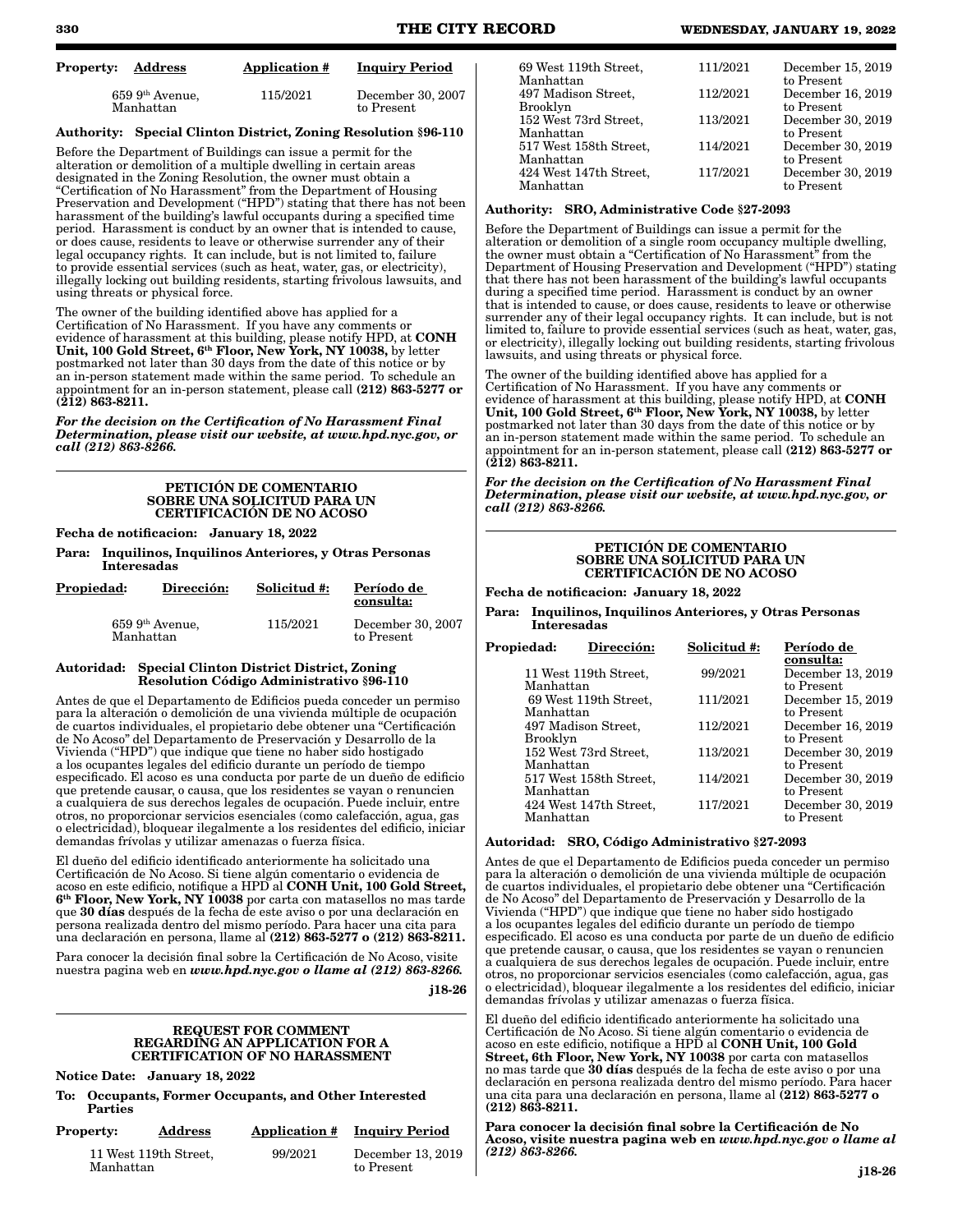#### REQUEST FOR COMMENT REGARDING AN APPLICATION FOR A CERTIFICATION OF NO HARASSMENT PILOT PROGRAM

Notice Date: January 18, 2022

To: Occupants, Former Occupants, and Other Interested Parties

| <b>Property: Address</b>            |          | <b>Application # Inquiry Period</b> |
|-------------------------------------|----------|-------------------------------------|
| 3520 Dekalb Avenue.<br><b>Bronx</b> | 98/2021  | December 8, 2017<br>to Present      |
| 560 Sheffield Avenue.<br>Brooklyn   | 116/2021 | December 30, 2017<br>to Present     |

#### Authority: Pilot Program Administrative Code §27-2093.1, §28-505.3

Before the Department of Buildings can issue a permit for the alteration or demolition of a multiple dwelling on the Certification of No Harassment Pilot Program building list, the owner must obtain a "Certification of No Harassment" from the Department of Housing Preservation and Development ("HPD") stating that there has not been harassment of the building's lawful occupants during a specified time period. Harassment is conduct by an owner that is intended to cause, or does cause, residents to leave or otherwise surrender any of their legal occupancy rights. It can include, but is not limited to, failure to provide essential services (such as heat, water, gas, or electricity), illegally locking out building residents, starting frivolous lawsuits, and using threats or physical force.

The owner of the building identified above has applied for a Certification of No Harassment. If you have any comments or evidence of harassment at this building, please notify HPD, at CONH Unit, 100 Gold Street, 6th Floor, New York, NY 10038, by letter postmarked not later than 30 days from the date of this notice or by an in-person statement made within the same period. To schedule an appointment for an in-person statement, please call (212) 863-5277 or (212) 863-8211.

*For the decision on the Certification of No Harassment Final Determination, please visit our website, at www.hpd.nyc.gov, or call (212) 863-8266.*

#### PETICIÓN DE COMENTARIO SOBRE UNA SOLICITUD PARA UN CERTIFICACIÓN DE NO ACOSO PROGRAMA PILOTO

Fecha de notificacion: January 18, 2022

Para: Inquilinos, Inquilinos Anteriores, y Otras Personas Interesadas

| Propiedad:   | Dirección:            | Solicitud #: | Período de<br>consulta:         |
|--------------|-----------------------|--------------|---------------------------------|
| <b>Bronx</b> | 3520 Dekalb Avenue,   | 98/2021      | December 8, 2017<br>to Present  |
| Brooklyn     | 560 Sheffield Avenue, | 116/2021     | December 30, 2017<br>to Present |

#### Autoridad: PILOT, Código Administrativo §27-2093.1, §28-505.3

Antes de que el Departamento de Edificios pueda conceder un permiso para la alteración o demolición de una vivienda múltiple de ocupación de cuartos individuales, el propietario debe obtener una "Certificación de No Acoso" del Departamento de Preservación y Desarrollo de la Vivienda ("HPD") que indique que tiene no haber sido hostigado a los ocupantes legales del edificio durante un período de tiempo especificado. El acoso es una conducta por parte de un dueño de edificio que pretende causar, o causa, que los residentes se vayan o renuncien a cualquiera de sus derechos legales de ocupación. Puede incluir, entre otros, no proporcionar servicios esenciales (como calefacción, agua, gas o electricidad), bloquear ilegalmente a los residentes del edificio, iniciar demandas frívolas y utilizar amenazas o fuerza física.

El dueño del edificio identificado anteriormente ha solicitado una Certificación de No Acoso. Si tiene algún comentario o evidencia de acoso en este edificio, notifique a HPD al CONH Unit, 100 Gold Street, 6th Floor, New York, NY 10038 por carta con matasellos no mas tarde que 45 días después de la fecha de este aviso o por una declaración en persona realizada dentro del mismo período. Para hacer una cita para una declaración en persona, llame al (212) 863-5277 o (212) 863-8211.

Para conocer la decisión final sobre la Certificación de No Acoso, visite nuestra pagina web en *www.hpd.nyc.gov o llame al (212) 863-8266.*

j18-26

# **MAYOR'S OFFICE OF CONTRACT SERVICES**

**NOTICE** 

Notice of Intent to Issue New Solicitation(s) Not Included in FY 2022 Annual Contracting Plan and Schedule

NOTICE IS HEREBY GIVEN that the Mayor will be issuing the following solicitation(s) not included in the FY 2022 Annual Contracting Plan and Schedule that is published, pursuant to New York City Charter § 312(a):

Agency: Administration for Children's Services Description of services sought: Enhancement and Support of OpenText Records Management Start date of the proposed contract: 1/1/2023

End date of the proposed contract: 12/31/25

Method of solicitation the agency, intends to utilize: Request for Proposals

Personnel in substantially similar titles within agency: None Headcount of personnel in substantially similar titles within agency: 0

 $\bullet$  j19

Notice of Intent to Issue New Solicitation(s) Not Included in FY 2022 Annual Contracting Plan and Schedule

NOTICE IS HEREBY GIVEN that the Mayor will be issuing the following solicitation(s) not included in the FY 2022 Annual Contracting Plan and Schedule that is published, pursuant to New York City Charter § 312(a):

Agency: Administration for Children's Services Description of services sought: Enhancement and Support of OpenText Records Management Start date of the proposed contract: 1/1/2023 End date of the proposed contract: 12/31/25 Method of solicitation the agency, intends to utilize: Competitive Sealed Bid

Personnel in substantially similar titles within agency: None

Headcount of personnel in substantially similar titles within agency: 0

 $\div$  i19

# **CHANGES IN PERSONNEL**

| POLICE DEPARTMENT       |                            |   |       |               |                 |     |               |               |  |  |
|-------------------------|----------------------------|---|-------|---------------|-----------------|-----|---------------|---------------|--|--|
|                         | FOR PERIOD ENDING 11/26/21 |   |       |               |                 |     |               |               |  |  |
|                         |                            |   | TITLE |               |                 |     |               |               |  |  |
| <b>NAME</b>             |                            |   | NUM   | <b>SALARY</b> | <b>ACTION</b>   |     | PROV EFF DATE | <b>AGENCY</b> |  |  |
| MARTINEZ                | LUIS                       |   | 70235 | \$88945.0000  | PROMOTED        | NO. | 10/17/21      | 056           |  |  |
| MARTINEZ                | MYAZIA                     | J | 10234 | \$16.3500     | RESIGNED        | YES | 09/19/21      | 056           |  |  |
| MARTINEZ                | <b>STEPHEN</b>             | C | 70210 | \$85292.0000  | <b>RESIGNED</b> | NO. | 10/24/21      | 056           |  |  |
| MARTINEZ MANAIZ         | IBRAHIM                    | E | 60817 | \$41741.0000  | RESIGNED        | NO  | 10/30/21      | 056           |  |  |
| MASSAC                  | <b>CHARLENE</b>            |   | 60817 | \$40590.0000  | <b>RESIGNED</b> | NO  | 10/30/21      | 056           |  |  |
| <b>MASSEY</b>           | EBONY                      | J | 71012 | \$39329.0000  | APPOINTED       | YES | 10/27/21      | 056           |  |  |
| <b>MASSIAH</b>          | DWIGHT                     | M | 56056 | \$37398.0000  | <b>INCREASE</b> | YES | 10/29/21      | 056           |  |  |
| <b>MATTHEWS</b>         | JACQUELI L                 |   | 70205 | \$15,4500     | RESIGNED        | YES | 10/26/21      | 056           |  |  |
| MAUCELI                 | <b>JOSEPH</b>              | A | 70265 | \$142758.0000 | PROMOTED        | NO  | 10/17/21      | 056           |  |  |
| MAURER                  | DANIEL                     | E | 95005 | \$160000.0000 | <b>INCREASE</b> | YES | 10/10/21      | 056           |  |  |
| <b>MCCARTHY</b>         | STEPHANI J                 |   | 30087 | \$91682.0000  | APPOINTED       | YES | 11/07/21      | 056           |  |  |
| MCDANIEL                | MARILYN                    |   | 56056 | \$37398.0000  | <b>INCREASE</b> | YES | 10/29/21      | 056           |  |  |
| MCGIVNEY                | <b>JOHN</b>                | L | 70260 | \$122892.0000 | PROMOTED        | NO  | 10/17/21      | 056           |  |  |
| MCGRIER                 | BETTY                      |   | 60817 | \$50207.0000  | RETIRED         | NO  | 11/20/21      | 056           |  |  |
| MCKENZIE                | TELLEANN                   |   | 70210 | \$42500.0000  | <b>INCREASE</b> | NO  | 10/12/21      | 056           |  |  |
| MCMENAMIN               | <b>CHARLES</b>             | W | 70210 | \$85292.0000  | RESIGNED        | NO  | 10/24/21      | 056           |  |  |
| MCMURREN JR             | DERRICK                    | J | 90644 | \$32260.0000  | RESIGNED        | YES | 10/26/21      | 056           |  |  |
| <b>MELOCOWSKY</b>       | MICHAEL                    | J | 95005 | \$143005.0000 | <b>INCREASE</b> | NO  | 10/24/21      | 056           |  |  |
| MENDEZ                  | <b>JAZMIN</b>              | Α | 71012 | \$53251.0000  | RESIGNED        | NO  | 11/13/21      | 056           |  |  |
| MENDEZ                  | <b>STEPHANI</b>            |   | 70206 | \$16.8000     | RESIGNED        | YES | 11/04/21      | 056           |  |  |
| MENDOZA                 | DANIEL                     | М | 71012 | \$39329.0000  | APPOINTED       | YES | 10/27/21      | 056           |  |  |
| <b>MERCEDES</b>         | <b>ANFERNIE</b>            |   | 10209 | \$16.3500     | <b>INCREASE</b> | YES | 09/26/21      | 056           |  |  |
| <b>MESALIEN</b>         | <b>SANDRA</b>              |   | 71651 | \$42377.0000  | RESIGNED        | NO  | 11/06/21      | 056           |  |  |
| MEYRELES                | JULIO                      | R | 70260 | \$122892.0000 | PROMOTED        | NO  | 10/17/21      | 056           |  |  |
| MICHEL                  | <b>JORDAN</b>              |   | 60817 | \$38287.0000  | RESIGNED        | NO  | 11/07/21      | 056           |  |  |
| <b>MINIHAN</b>          | <b>OWEN</b>                | P | 10209 | \$17,3000     | <b>INCREASE</b> | YES | 09/19/21      | 056           |  |  |
| MOE                     | MYRNA                      | А | 10144 | \$42076.0000  | RETIRED         | NO  | 11/11/21      | 056           |  |  |
| MOHAMED                 | MOHAMED                    | Α | 70235 | \$88945.0000  | PROMOTED        | NO  | 10/17/21      | 056           |  |  |
| <b>MOHIN</b>            | MOHAMMED A                 |   | 71012 | \$39329,0000  | APPOINTED       | YES | 10/27/21      | 056           |  |  |
| <b>MOHSIN</b>           | MOHSIN                     | A | 70235 | \$109360.0000 | PROMOTED        | NO  | 10/17/21      | 056           |  |  |
| <b>MONTANEZ</b>         | DAIDY                      | W | 71012 | \$40636.0000  | <b>RESIGNED</b> | NO  | 10/23/21      | 056           |  |  |
| MONTEJOGONZALEZ DIEGO   |                            |   | 60817 | \$35985.0000  | <b>RESIGNED</b> | NO  | 11/16/21      | 056           |  |  |
| MONTI                   | THOMAS                     | М | 70210 | \$85292.0000  | RETIRED         | NO  | 11/10/21      | 056           |  |  |
| MOORE                   | <b>ROSEMARI</b>            |   | 1002D | \$108248.0000 | RETIRED         | NO  | 03/17/20      | 056           |  |  |
| MOORE                   | STEPHANY L                 |   | 60817 | \$38287.0000  | RESIGNED        | NO  | 10/16/21      | 056           |  |  |
| <b>MOORE-DIXON</b>      | <b>CHARLESI</b>            |   | 60817 | \$50207.0000  | <b>RETIRED</b>  | NO  | 11/15/21      | 056           |  |  |
| <b>MORALES - SOBHAN</b> | DEESHREA S                 |   | 71012 | \$39329.0000  | APPOINTED       | YES | 10/27/21      | 056           |  |  |
| MORRIS                  | TAYA                       | D | 71012 | \$39329.0000  | APPOINTED       | YES | 10/27/21      | 056           |  |  |
| MORRISON-ROACHE CAROL   |                            | R | 71012 | \$39329.0000  | APPOINTED       | YES | 10/27/21      | 056           |  |  |
|                         |                            |   |       |               |                 |     |               |               |  |  |